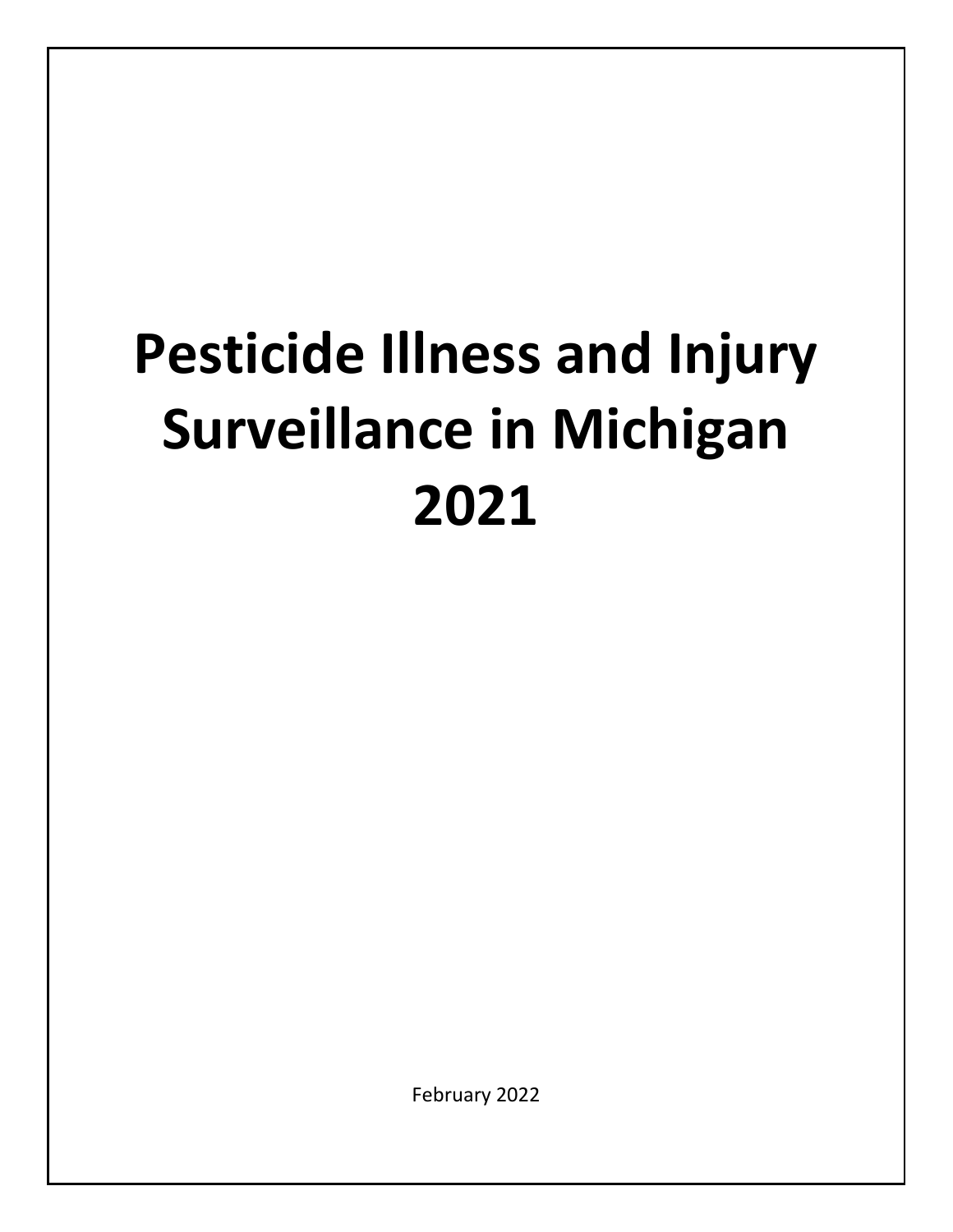# **Pesticide Illness and Injury Surveillance in Michigan: 2021**

TenHarmsel H, Rosenman KD

Michigan State University College of Human Medicine Division of Occupational and Environmental Medicine 909 Wilson Rd, 117 West Fee Hall East Lansing, MI 48824

Acknowledgements

The Occupational Pesticide Illness and Injury Surveillance Program wishes to acknowledge those who have contributed to the development and implementation of the surveillance program and this report:

> Michigan Poison Control Center of Wayne State University Michigan Department of Agriculture and Rural Development National Institute for Occupational Safety and Health

Permission is granted for the reproduction of this publication, in limited quantity, provided the reproductions contain appropriate reference to the source.

This publication was supported by award number 2 U60 OH008466-16 from the U.S. Centers for Disease Control and Prevention – National Institute for Occupational Safety and Health (CDC-NIOSH). Its contents are solely the responsibility of the authors and do not necessarily represent the official views of CDC-NIOSH.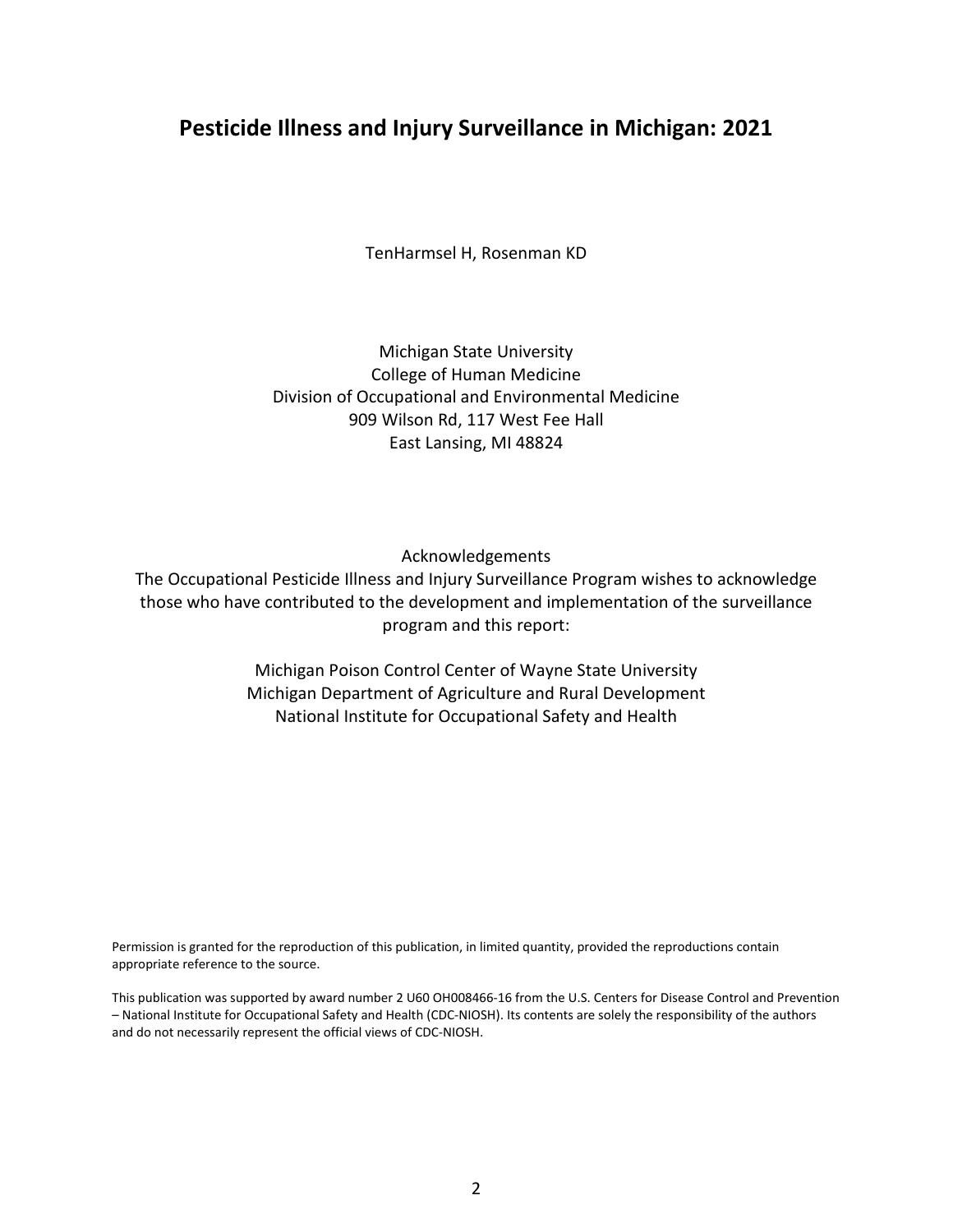# **Contents**

| Case Definition for Acute Pesticide-Related Illness and Injury Cases Reportable to the |  |
|----------------------------------------------------------------------------------------|--|
|                                                                                        |  |
|                                                                                        |  |
|                                                                                        |  |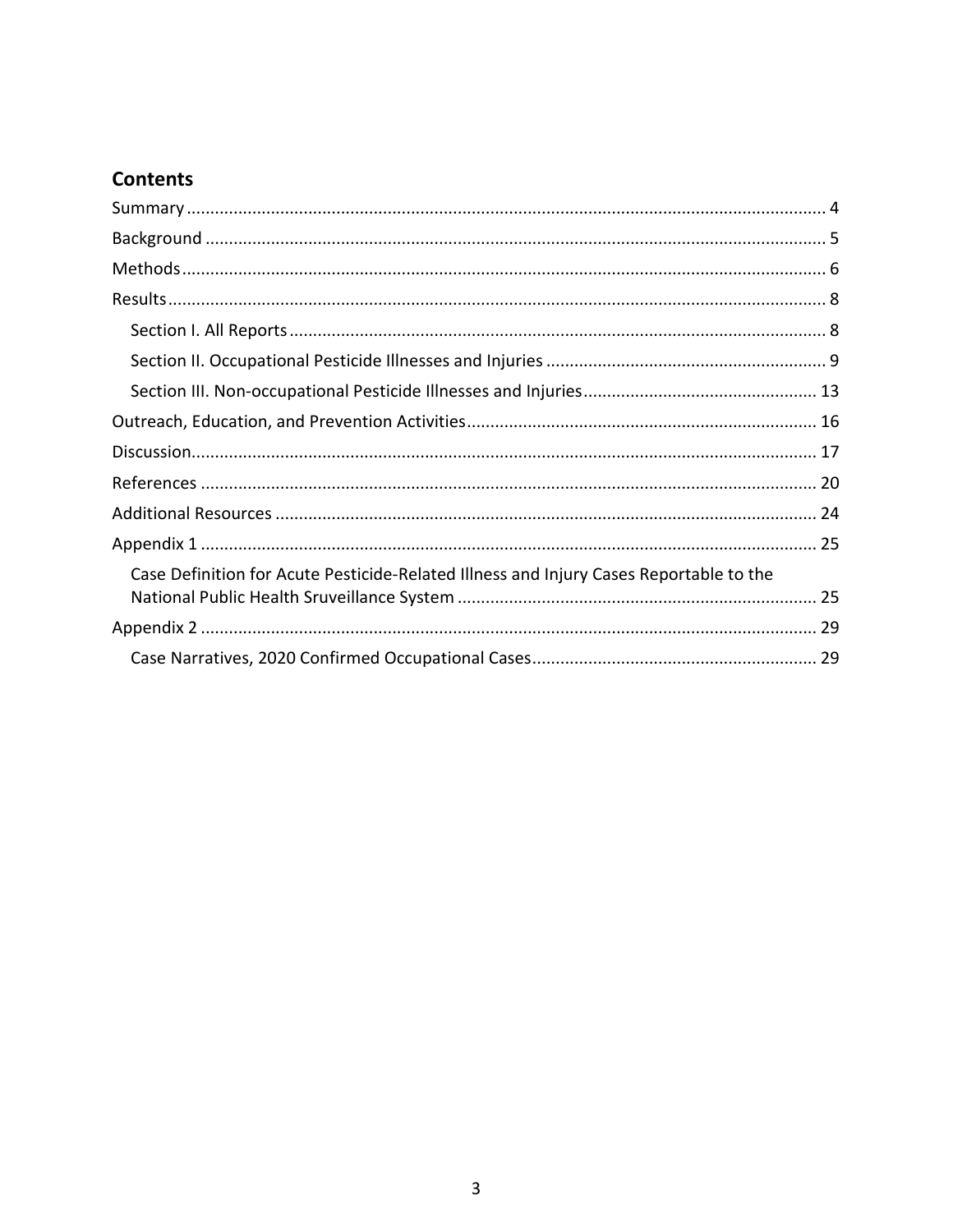# **Summary**

<span id="page-3-0"></span>Michigan has been conducting surveillance for acute work-related pesticide illnesses and injuries since 2001. In 2006, data on non-occupational cases were added. The Public Health Code grants Michigan the authority to track work-related conditions (PA 368 of 1978, Part 56, as amended) and chemical poisoning (R325.71-R325.75). This is the seventeenth report on pesticide-related illnesses and injuries in Michigan (2001-3, 2004, 2005, 2006, 2007, 2008, 2009, 2010, 2011, 2012, 2013, 2014, 2015-16, 2017-18, 2019, 2020). These 17 reports include 21 years of data.

From 2001 through 2021 there were 1,454 confirmed cases of occupational pesticide-related illnesses or injuries. Fifty-three of those confirmed cases were reported in 2021. The number of reported cases peaked in 2008. Disinfectants continued to be the cause of about half of the confirmed occupational cases (47% from 2001-2021) and were the cause of 45% of confirmed occupational cases in 2021. Many of these cases would not have occurred if disinfectant containers were properly labeled, not mixed, and used only in situations where their use was recommended.

In 2021, where activity of the exposed person was known, 20% of confirmed occupational cases were exposed to pesticides inadvertently while doing their regular work that did not involve applying pesticides. The most common contributing factor for confirmed occupational cases were excessive application and mixing incompatible products. The most common occupations were cleaning/housekeeping/janitorial and groundskeepers/lawn service, comprising 25% and 11% of the confirmed cases in 2021, respectively.

From 2006 through 2021, there were 2,887 confirmed cases of non-occupational pesticiderelated illnesses or injuries. Sixty-nine of those confirmed cases were reported in 2021.

In 2021, insecticides accounted for 29% of confirmed non-occupational cases while disinfectants accounted for 17%.

Where activity of the exposed person was known, 72% of confirmed non-occupational cases were involved in applying the pesticide themselves. 'Bystander' exposure was also important, with 25% exposed inadvertently while doing activities not involved in the application of a pesticide.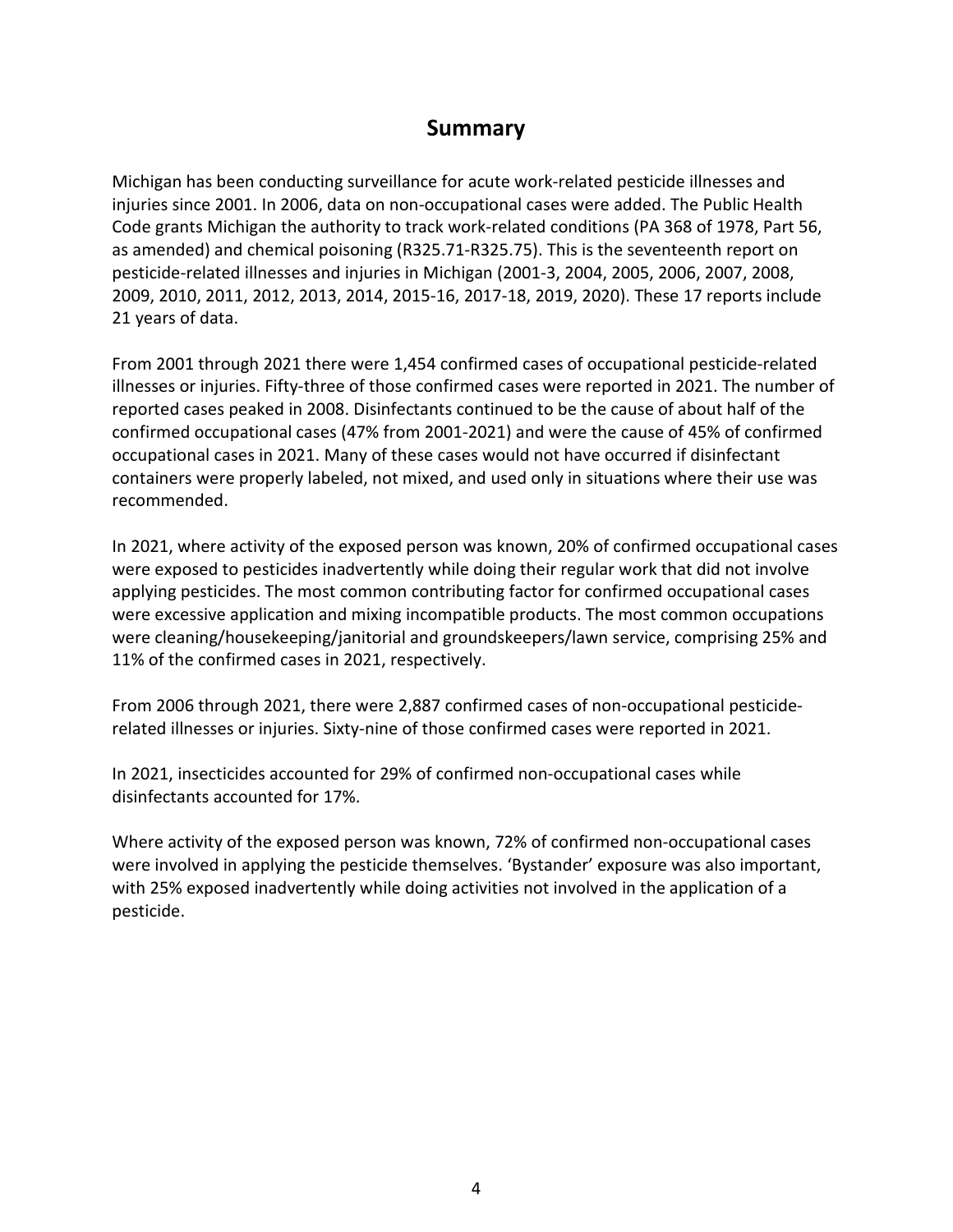# **Background**

<span id="page-4-0"></span>Pesticide poisoning is a potential public health threat due to widespread pesticide use. According to the U.S. Environmental Protection Agency (EPA), more than 1.1 billion pounds of conventional (non-disinfectant) pesticides were used in the United States in 2012, the last year of published data (Atwood and Paisley-Jones, 2017).

The term pesticide includes insecticides, herbicides, fungicides, rodenticides, disinfectants, and various other substances used to control pests.

Evidence has linked pesticides with a variety of acute health effects such as conjunctivitis, dyspnea, headache, nausea, seizures, skin irritation, and upper respiratory tract irritation

*Pesticides are a category of chemicals that are used to kill or control insects, weeds, fungi, rodents, and microbes. There are over 16,000 different pesticides registered for sale in Michigan, containing over 600 different active ingredients.*

(Roberts and Reigart, 2013). The effects of chronic or long-term exposures include cancers, immune function impairments, neurological disorders, reproductive disorders, respiratory disorders, and skin disorders (Schenker et al., 2007).

Acting on concerns about acute occupational pesticide-related illness, NIOSH began collecting standardized information about acute occupational pesticide exposure from selected states in 1998 (Centers for Disease Control and Prevention (CDC), 2017) under the Sentinel Event Notification System for Occupational Risk (SENSOR) program. An analysis of 1998-99 data provided by the SENSOR states demonstrated that the surveillance system was a useful tool to assess acute pesticide-related illness and to identify associated risk factors (Calvert et al., 2004).

Agriculture is a major industry in Michigan with 52,194 farms, 80,000 farm operators and 77,000 hired workers. Hired workers include full time and migrant workers (US Department of Agriculture, 2017). There are 16,220 different pesticide products registered for sale and use in Michigan (MDARD, 2020). There are 6,700 privately certified agricultural pesticide applicators (number overlaps with farm operators/workers above), another 16,100 commercially certified applicators and 2,097 businesses licensed to apply pesticides in Michigan (MDARD, 2021).

Recognizing the extent of pesticide use in Michigan, in 2001 Michigan joined other NIOSHfunded states to institute an occupational pesticide illness and injury surveillance program. In 2006, non-occupational pesticide exposures were added to the surveillance program. In 2006, non-occupational pesticide exposures were added to the surveillance system. The surveillance data are used to:

- Identify groups at risk for pesticide-related illnesses;
- Identify clusters/outbreaks of pesticide-related illnesses;
- Detect trends;
- Identify high-risk active ingredients;
- <span id="page-4-1"></span>• Identify illnesses that occur even when the pesticide is used correctly; and
- Identify and refer cases to regulatory agencies for interventions.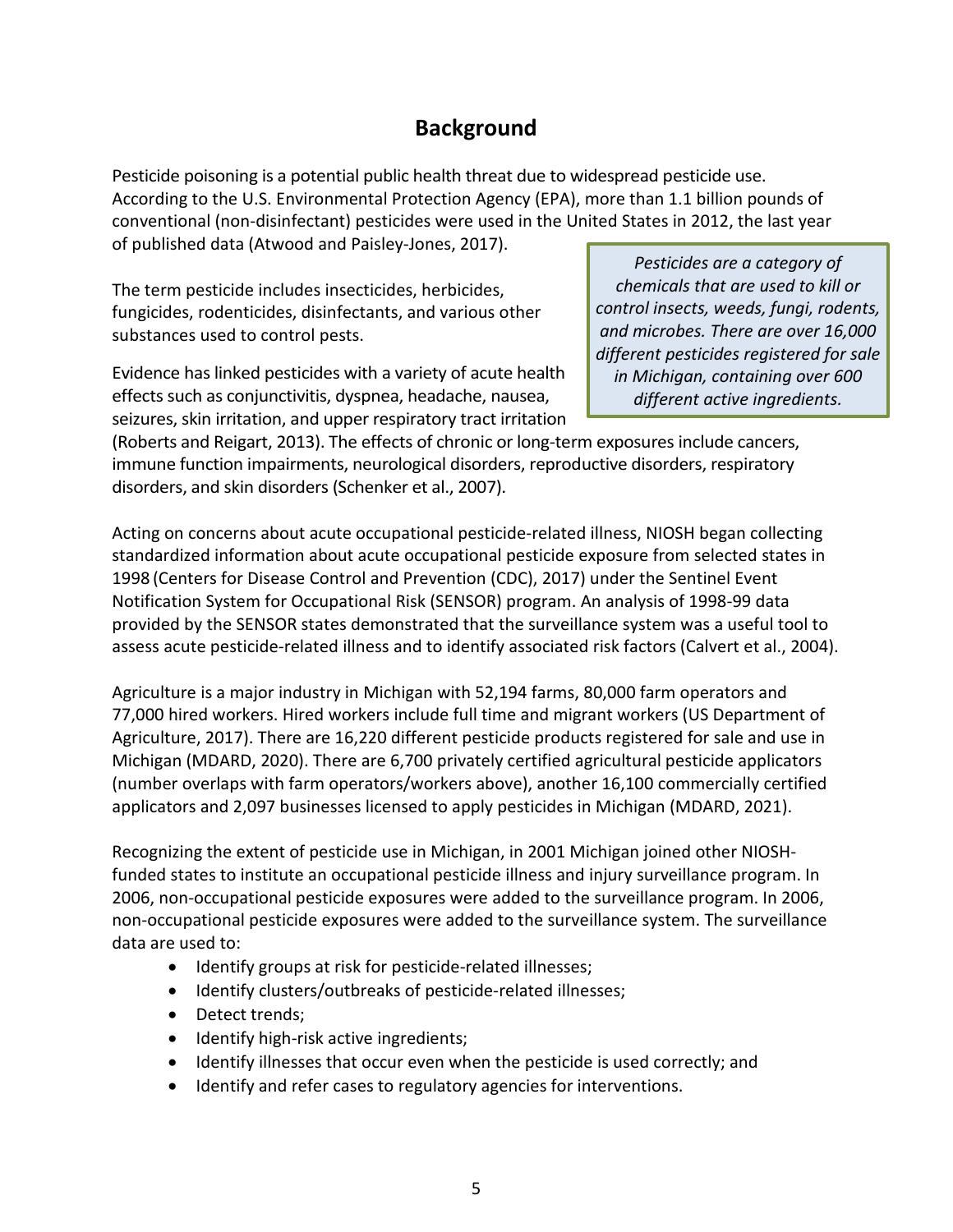# **Methods**

Pesticide poisoning is reportable under the Public Health Code (Part 56 of Act 368 of 1978 as amended and R 325.71-5). These two parts of the public health code require health care providers (including Michigan's Poison Control Center), health care facilities, and employers to report to the state information about individuals (including names) with known or suspected pesticide poisoning. From 2001-2006 Michigan only conducted occupational pesticide illness and injury surveillance. Beginning in 2006, non-occupational cases were included in the surveillance system. At that time, poison control began reporting cases in which the reason for exposure was coded "Unintentional – Environmental". To fully capture all environmental exposures, beginning in 2012 reporting included the exposure reasons of "Unintentional – General", "Unintentional – Misuse", and "Unintentional – Unknown". Due to limited resources, from 2014 onward, non-occupational cases were only included in the surveillance system if care from a medical provider was obtained.

In addition to information from reports submitted under the Public Health Code, the surveillance system collects information on individuals with pesticide exposures who have been reported to the Pesticide and Plant Pest Management Division of the Michigan Department of Agriculture and Rural Development (MDARD). MDARD receives complaints about pesticide misuse and health effects and is mandated to conduct investigations to address potential violations of pesticide laws. Other data sources include coworkers and worker advocates.

The pesticide poisoning surveillance system is a case-based system. A person who has been exposed to a known pesticide and develops two or more signs or symptoms after that exposure, that could be related to the exposure based on known toxicology, is considered a confirmed case. See Appendix I for more details of the case definition. An event is the incident where the case was exposed. More than one person may be exposed at an event. Data are collected according to standardized variable definitions in a database developed for NIOSH's SENSOR-Pesticide program.

Reported occupational cases are interviewed to determine the circumstances of the reported exposure, the symptoms they experienced, the name of the pesticide, the name of the workplace where the exposure occurred, and other details about the incident. When possible, medical records are obtained to confirm and clarify the conditions reported. Non-occupational cases are not interviewed, due to resource constraints.

Reported cases are then classified based on criteria related to (1) documentation of exposure, (2) documentation of adverse health effects, and (3) evidence supporting a causal relationship between pesticide exposure and health effects. All cases are classified as either definite, probable, possible, suspicious, unlikely, insufficient information, exposed but asymptomatic, or unrelated (Appendix I). Cases classified as definite, probable, possible, or suspicious (DPPS) are considered confirmed and included in all data analyses.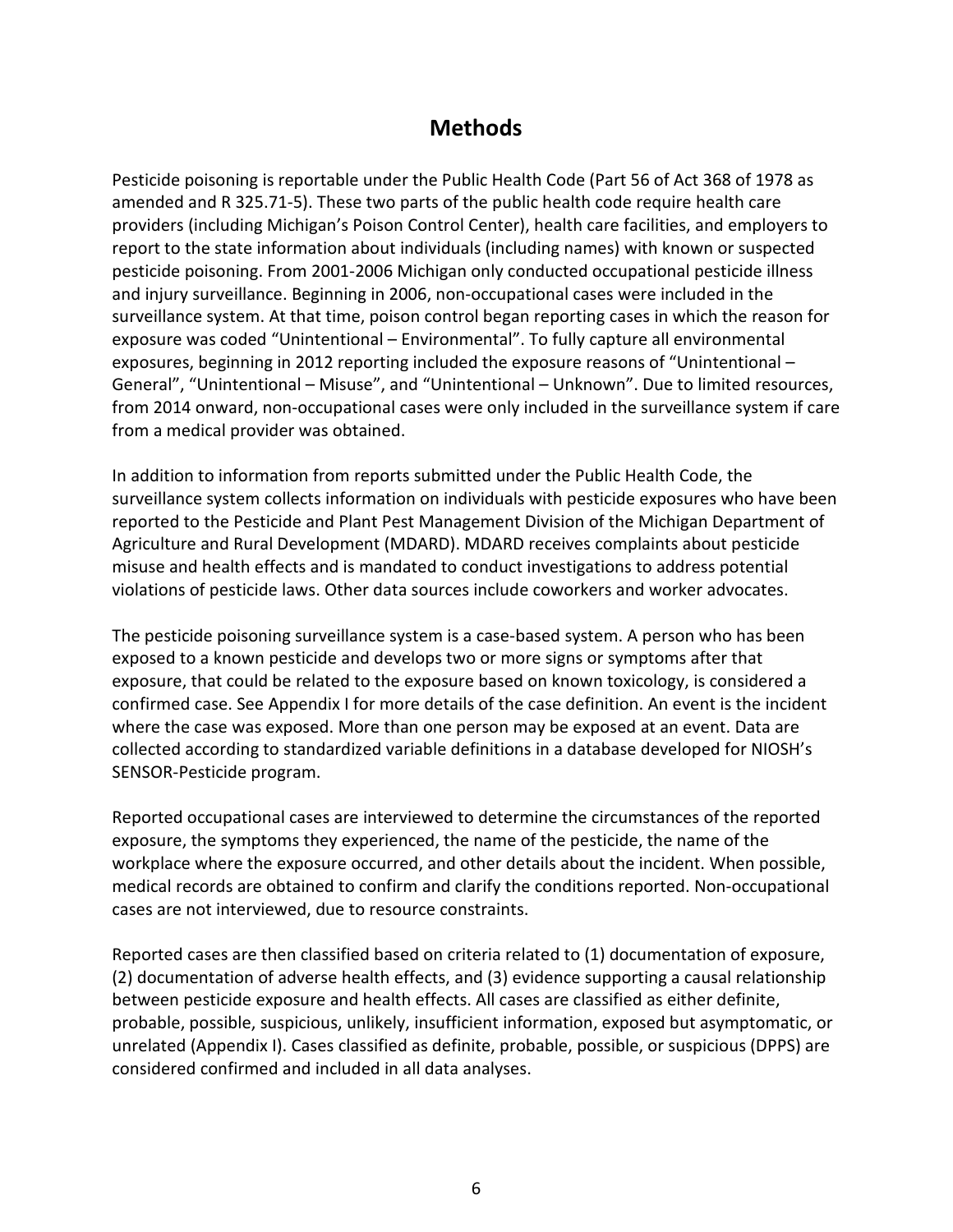Confirmed cases are evaluated regarding the severity of the health effect: low; moderate; high; or death. The severity index is based on the signs and symptoms experienced, whether medical care was sought, if a hospital stay was involved, and whether time was lost from work or daily activities (CDC, 2001).

Occupation and industry were coded using the NIOSH Industry and Occupation Computerized Coding System (NIOCCS) (NIOSH, 2012), which uses the 2002 Census Industry Codes and the 2002 Census Occupation Codes. Industry was then grouped into the NIOSH industry sectors (CDC, 2013).

Practices where workers or the public may be at risk were identified. When appropriate, referrals were made to either the Michigan Occupational Safety and Health Administration (MIOSHA) (LEO) or MDARD, which have regulatory responsibility for worker health and/or pesticide use

MIOSHA enforces state and federal workplace standards on exposure limits, education, and personal protective equipment (PPE) and performs training in safety and health in construction and general industry. MDARD enforces state and federal legal requirements for the sale and use of pesticides, including label violations and instances of human exposure and the federal EPA's Worker Protection Standard, which includes requirements to protect agricultural workers from adverse health effects of pesticides.

In addition, NIOSH was provided information about high priority events, both occupational and non-occupational. The criteria for defining high priority events were:

- a. events that result in a hospitalization or death;
- b. events that involve four or more ill individuals;
- c. events that occur despite use according to the pesticide label; or
- d. events that indicate the presence of a recurrent problem at a particular workplace.

NIOSH referred cases to the EPA as needed, identified clusters across states, and identified the need for national level interventions.

Finally, if appropriate, Michigan surveillance staff provided educational consultations to reported individuals and/or their employers about reducing hazards related to pesticide exposures.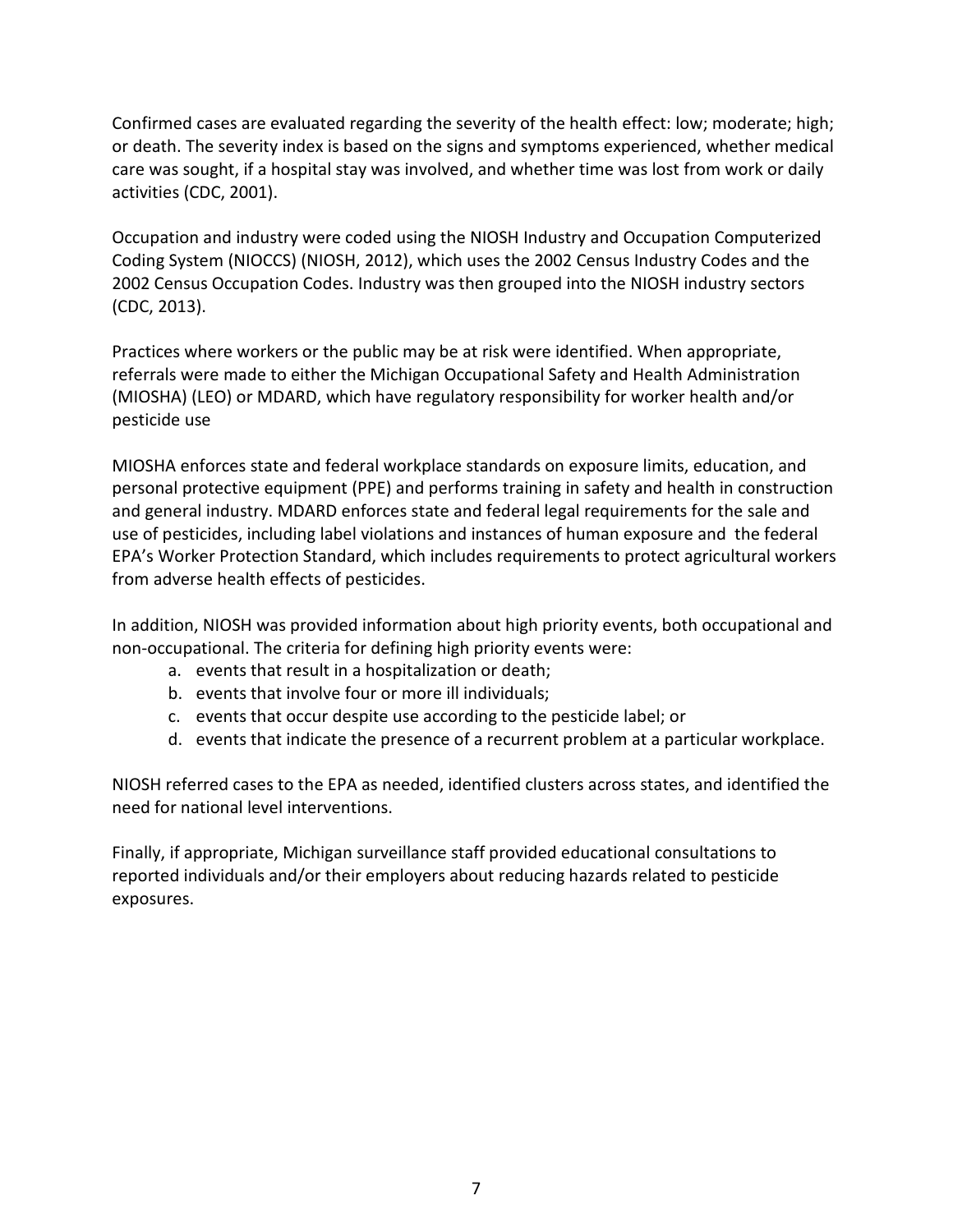# **Results**

### <span id="page-7-1"></span><span id="page-7-0"></span>**Section I. All Reports**

From 2001 through 2021, 4,341 individuals with reported pesticide exposure and related illnesses and/or injuries met the criteria for confirmed cases. Approximately one-third of those cases were work-related (Table 1).

| <b>Status</b>          | <b>Occupational</b> | <b>Non-Occupational</b> | Total |
|------------------------|---------------------|-------------------------|-------|
| <b>Definite Case</b>   | 130                 | 53                      | 183   |
| <b>Probable Case</b>   | 314                 | 585                     | 899   |
| <b>Possible Case</b>   | 957                 | 2144                    | 3101  |
| <b>Suspicious Case</b> | 53                  | 105                     | 158   |
| Total                  | 1454                | 2887                    | 4341  |

Males and females of all ages were exposed to pesticides (Table 2).

|                   |        | <b>Cumulative</b> |                |        | 2021 |         |
|-------------------|--------|-------------------|----------------|--------|------|---------|
| <b>Age Groups</b> | Female | <b>Male</b>       | <b>Unknown</b> | Female | Male | Unknown |
| <1 (Infants)      | 9      | 15                | 1              | 0      | 0    | O       |
| 01-02 (Toddlers)  | 51     | 70                | 0              | 0      |      | 0       |
| 03-05 (Preschool) | 37     | 60                | 0              | 0      | 0    | 0       |
| 06-11 (Child)     | 95     | 63                | 0              |        | 0    | 0       |
| 12-17 (Youth)     | 87     | 93                | 1              |        | 2    | 0       |
| 18-64 (Adult)     | 1669   | 1529              | 0              | 60     | 45   | 0       |
| 65+ (Senior)      | 169    | 165               | $\Omega$       | 5      |      | 0       |
| Unknown age       | 110    | 74                | 43             | 0      | 0    | 0       |
| <b>Total</b>      | 2227   | 2069              | 45             | 67     | 55   | 0       |

# **Table 2: Confirmed Cases by Age Group & Gender, 2001-2021 and 2021 separately**

*A male in his 30's was working for a landscaping company while he was mixing Round Up weed killer using a Gatorade bottle to dilute it into another container. He set the Gatorade bottle filled with roundup down and thought he was grabbing his drink, but mistakenly grabbed the Gatorade bottle instead. He took a big sip of Roundup and immediately developed throat irritation and vomited. He went to the emergency room for medical treatment where he stayed two nights.*

*A male in his 30s walked through his home shortly after releasing an insecticide fogger. He developed shortness of breath, a cough, and wheezing. He sought advice from poison control and then sought treatment in the emergency department.*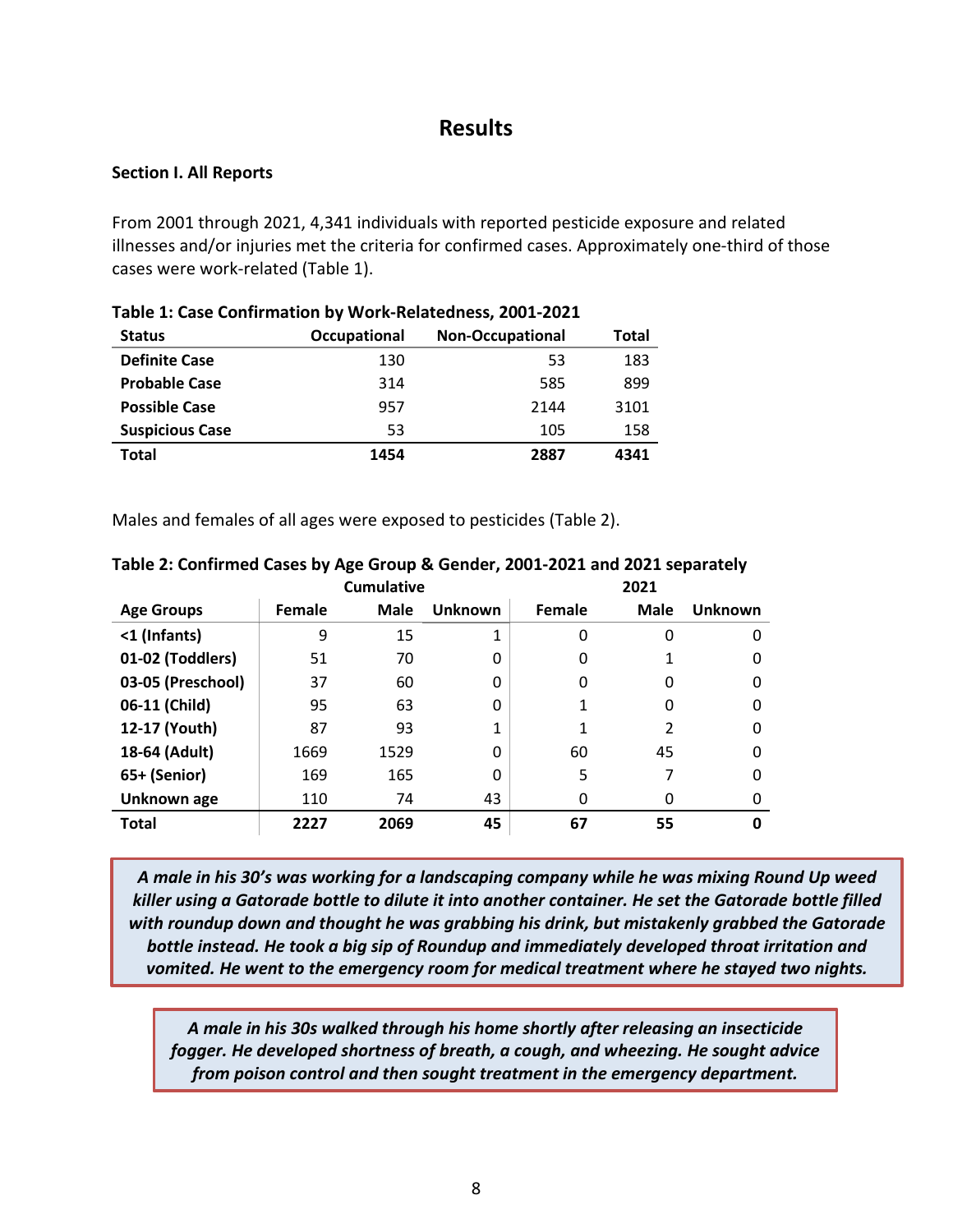#### <span id="page-8-0"></span>**Section II. Occupational Pesticide Illnesses and Injuries**

This section describes 1,454 confirmed occupational cases. In 2021, there were 53 cases from 53 events (Figure 1).





#### **People**

Occupational pesticide cases occur in people of a wide variety of ages. In 2021, women (55%) were more likely to be confirmed occupational cases than men (45%) (Table 3).

|                   |        | <b>Cumulative</b> |                |        | 2021          |                |  |
|-------------------|--------|-------------------|----------------|--------|---------------|----------------|--|
| <b>Age Groups</b> | Female | <b>Male</b>       | <b>Unknown</b> | Female | <b>Male</b>   | <b>Unknown</b> |  |
| 00-09             | 0      | 0                 | 0              | 0      | 0             | 0              |  |
| 10-19             | 50     | 74                | 0              |        | 0             | 0              |  |
| 20-29             | 183    | 240               | 0              | 8      | 6             | 0              |  |
| 30-39             | 126    | 154               | O              | 4      | 4             | 0              |  |
| 40-49             | 117    | 147               | O              | 2      | 8             | 0              |  |
| 50-59             | 111    | 96                | O              | 8      | 4             | $\Omega$       |  |
| 60-69             | 25     | 28                | $\Omega$       | 6      | $\mathcal{P}$ | $\Omega$       |  |
| 70-79             | 2      | 6                 | O              | 0      | $\Omega$      | $\Omega$       |  |
| $80 +$            | 0      | $\Omega$          | 0              | 0      | 0             | 0              |  |
| <b>Unknown</b>    | 40     | 42                | 13             | 0      | 0             | 0              |  |
| <b>Total</b>      | 654    | 787               | 13             | 29     | 24            | 0              |  |

| Table 3: Confirmed Occupational Cases by Age Group & Gender, 2001-2021 & 2021 Separately |  |  |
|------------------------------------------------------------------------------------------|--|--|
|------------------------------------------------------------------------------------------|--|--|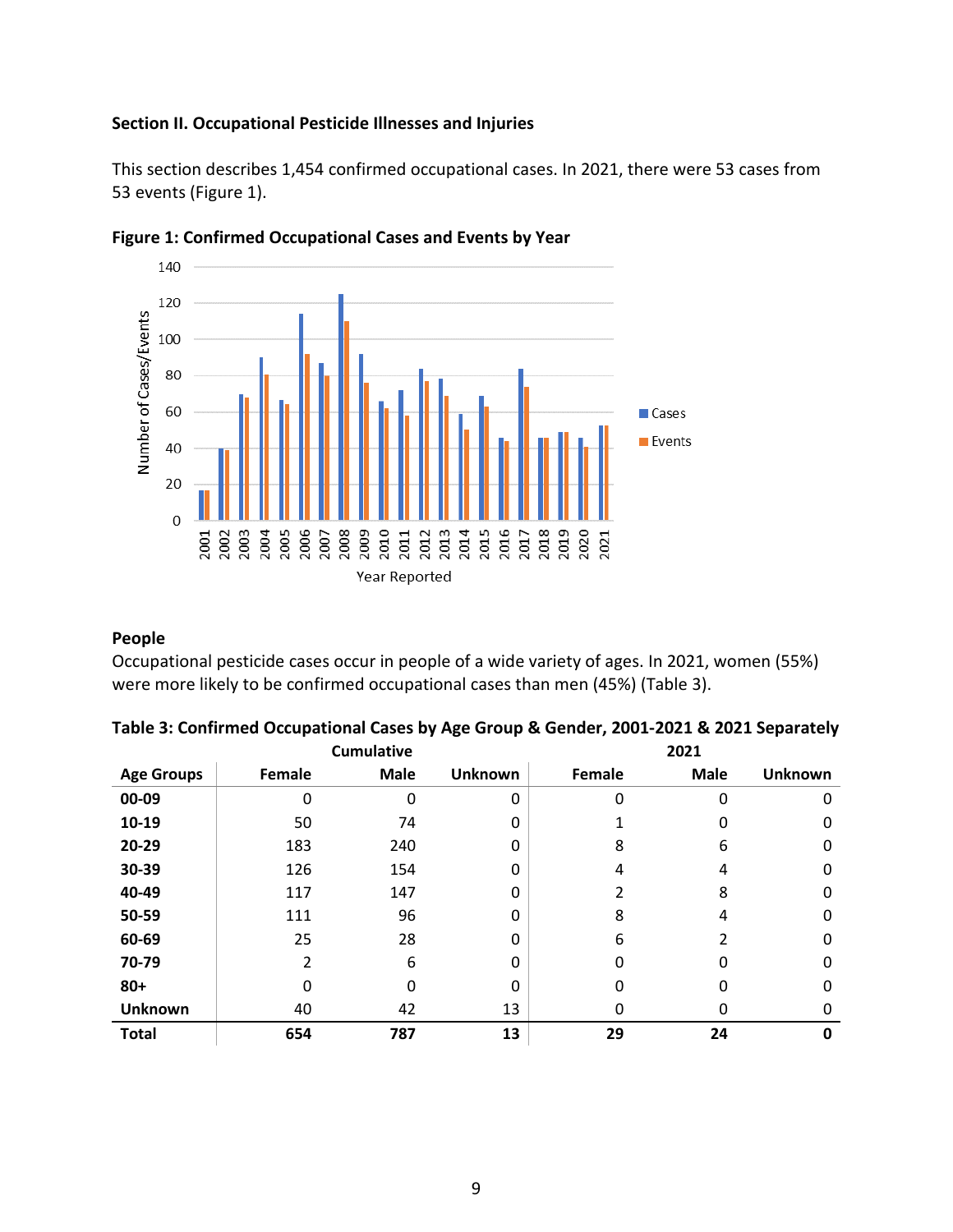In 2021, race was unknown for 70% of cases, when race was known most cases (86%) were white and 14% were black. In 2021, ethnicity was known in 66% of the cases. When known, most (91%) were not Hispanic while 9% were Hispanic (Table 4).

|                               | <b>Cumulative</b> |                 |                |                 | 2021            |                |
|-------------------------------|-------------------|-----------------|----------------|-----------------|-----------------|----------------|
|                               |                   | <b>Not</b>      |                |                 | <b>Not</b>      |                |
| Race                          | <b>Hispanic</b>   | <b>Hispanic</b> | <b>Unknown</b> | <b>Hispanic</b> | <b>Hispanic</b> | <b>Unknown</b> |
| <b>Indigenous American</b>    | 0                 | 6               | 0              | 0               | 0               |                |
| <b>Asian/Pacific Islander</b> | 0                 | 3               | 3              | 0               | 0               |                |
| <b>Black</b>                  | 0                 | 60              | 33             | 0               | 5               |                |
| White                         | 26                | 515             | 124            | 2               | 27              |                |
| <b>Mixed</b>                  | 3                 | 24              | 2              | 0               | 0               | 0              |
| <b>Other</b>                  | 6                 | 0               | 1              | 0               | 0               | 0              |
| <b>Unknown</b>                | 59                | 0               | 589            |                 | 0               | 15             |
| <b>Total</b>                  | 94                | 608             | 752            | 3               | 32              | 18             |

**Table 4: Confirmed Occupational Cases by Race and Ethnicity, 2001-2021 and 2021 Separately**

Confirmed cases were identified in a wide variety of occupations. In 2021, the most common occupations were cleaners/housekeepers/janitors and groundskeepers/lawn service with thirteen and six cases, respectively (Table 5). Sales and office, farming, and healthcare each had four cases. These five categories accounted for just over three fourths (79%) of cases where the occupation was known.

|                                              | <b>Cumulative</b> |         | 2021           |         |  |
|----------------------------------------------|-------------------|---------|----------------|---------|--|
| <b>Occupation</b>                            | <b>Count</b>      | Percent | Count          | Percent |  |
| <b>Cleaners/Housekeepers/Janitors</b>        | 171               | 11.8%   | 13             | 24.5%   |  |
| <b>Sales and Office</b>                      | 90                | 6.2%    | 4              | 7.5%    |  |
| <b>Production and Transportation</b>         | 89                | 6.1%    | $\mathcal{P}$  | 3.8%    |  |
| <b>Farming</b>                               | 88                | 6.1%    | 4              | 7.5%    |  |
| <b>Management, Professional, and Related</b> | 81                | 5.6%    | 1              | 1.9%    |  |
| <b>Healthcare</b>                            | 75                | 5.2%    | 4              | 7.5%    |  |
| <b>Food Preparation and Service</b>          | 68                | 4.7%    | 0              | 0.0%    |  |
| <b>Pest Control Operators</b>                | 62                | 4.3%    | 1              | 1.9%    |  |
| Groundskeepers/Lawn Service                  | 65                | 4.5%    | 6              | 11.3%   |  |
| <b>Protective Services</b>                   | 32                | 2.2%    | 0              | 0.0%    |  |
| <b>Personal Care and Service</b>             | 29                | 2.0%    | $\overline{2}$ | 3.8%    |  |
| <b>Construction</b>                          | 27                | 1.9%    | 1              | 1.9%    |  |
| Installation, Maintenance, and Repair        | 15                | 1.0%    | $\mathbf{1}$   | 1.9%    |  |
| <b>Military</b>                              | $\overline{2}$    | 0.1%    | 0              | $0.0\%$ |  |
| <b>Unknown</b>                               | 560               | 38.5%   | 14             | 26.4%   |  |
| <b>Total</b>                                 | 1454              | 100.0%  | 53             | 100.0%  |  |

# **Table 5: Confirmed Occupational Cases by Occupation, 2001-2021 and 2021 Separately**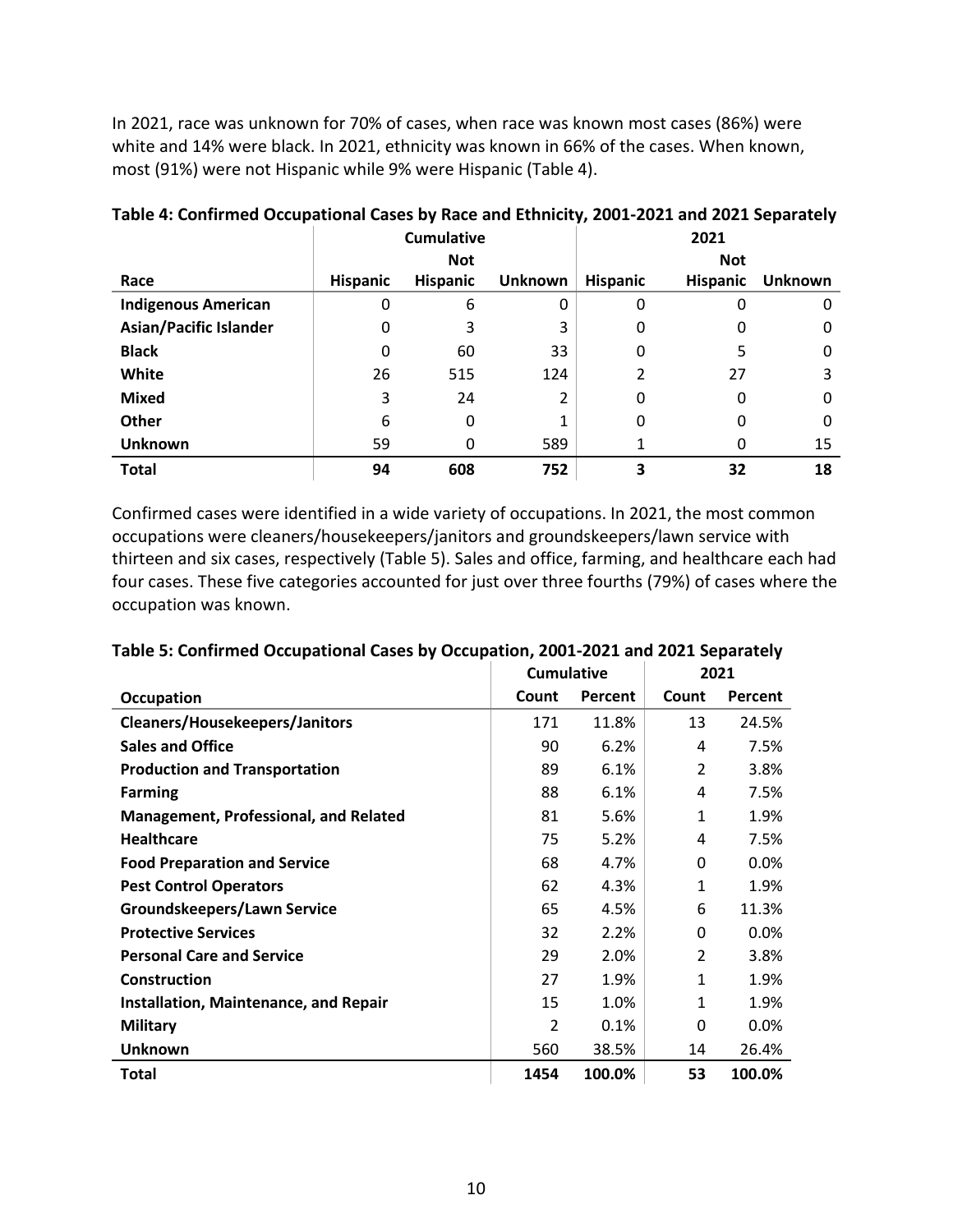Confirmed cases were identified in a wide variety of industries. 'Services' includes 'accommodation and food services' as well as 'building services' and was the most common sector in 2021, followed by healthcare & social assistance (Table 6).

|                                               | Cumulative |         | 2021           |         |
|-----------------------------------------------|------------|---------|----------------|---------|
| <b>Industry Sector</b>                        | Count      | Percent | Count          | Percent |
| <b>Agriculture, Forestry, Fishing</b>         | 157        | 10.8%   | 2              | 3.8%    |
| Construction                                  | 41         | 2.8%    | 1              | 1.9%    |
| <b>Healthcare &amp; Social Assistance</b>     | 207        | 14.2%   | 13             | 24.5%   |
| <b>Manufacturing</b>                          | 83         | 5.7%    | 5              | 9.4%    |
| <b>Public Safety</b>                          | 27         | 1.9%    | 1              | 1.9%    |
| <b>Services (excluding Public Safety)</b>     | 553        | 38.0%   | 14             | 26.4%   |
| <b>Transportation, Warehousing, Utilities</b> | 42         | 2.9%    | $\overline{2}$ | 3.8%    |
| <b>Wholesale &amp; Retail Trade</b>           | 110        | 7.6%    | 1              | 1.9%    |
| <b>Unknown</b>                                | 234        | 16.1%   | 14             | 26.4%   |
| <b>Total</b>                                  | 1454       | 100.0%  | 53             | 100.0%  |

**Table 6: Confirmed Occupational Cases by Industry Sector, 2001-2021 and 2021 Separately**

Most (57%) cases in 2021 were of moderate severity, 42% were low severity, and 2% were high severity.

*A female in her 50s was working for a cleaning company when she ingested a mouthful of a mixture of three different disinfectants used for COVID-19 cleaning. The disinfectants were in a juice bottle kept in the refrigerator. To rinse her mouth, she drank from a second bottle, and swallowed a mouthful of hydrogen peroxide. She developed tachycardia, redness on the roof of her mouth, burning in her chest, and emesis. She sought care in the emergency department who consulted poison control.*

# **Events**

In 2021, when the person's activity at the time of exposure was known, most exposures (78%) occurred when a person was involved with pesticide application, such as mixing or applying a pesticide, transport or disposal of a pesticide, or some combination of these activities. Another 10 exposures (20%) happened to bystanders who were doing routine work, not related to the application.

In 2021, the most common pesticide exposure was to disinfectants (45%), followed by insecticides (8%) (Table 7). Some products contain more than one type of pesticide and some exposures involved more than one product, so the number of types listed is greater than the number of exposures.

> *A male in his 30s was spraying an herbicide on apples while working on a farm. He developed shortness of breath and nausea and went to the emergency department. He was diagnosed as having acute chemical pneumonitis. He was prescribed a bronchodilator and an oral steroid.*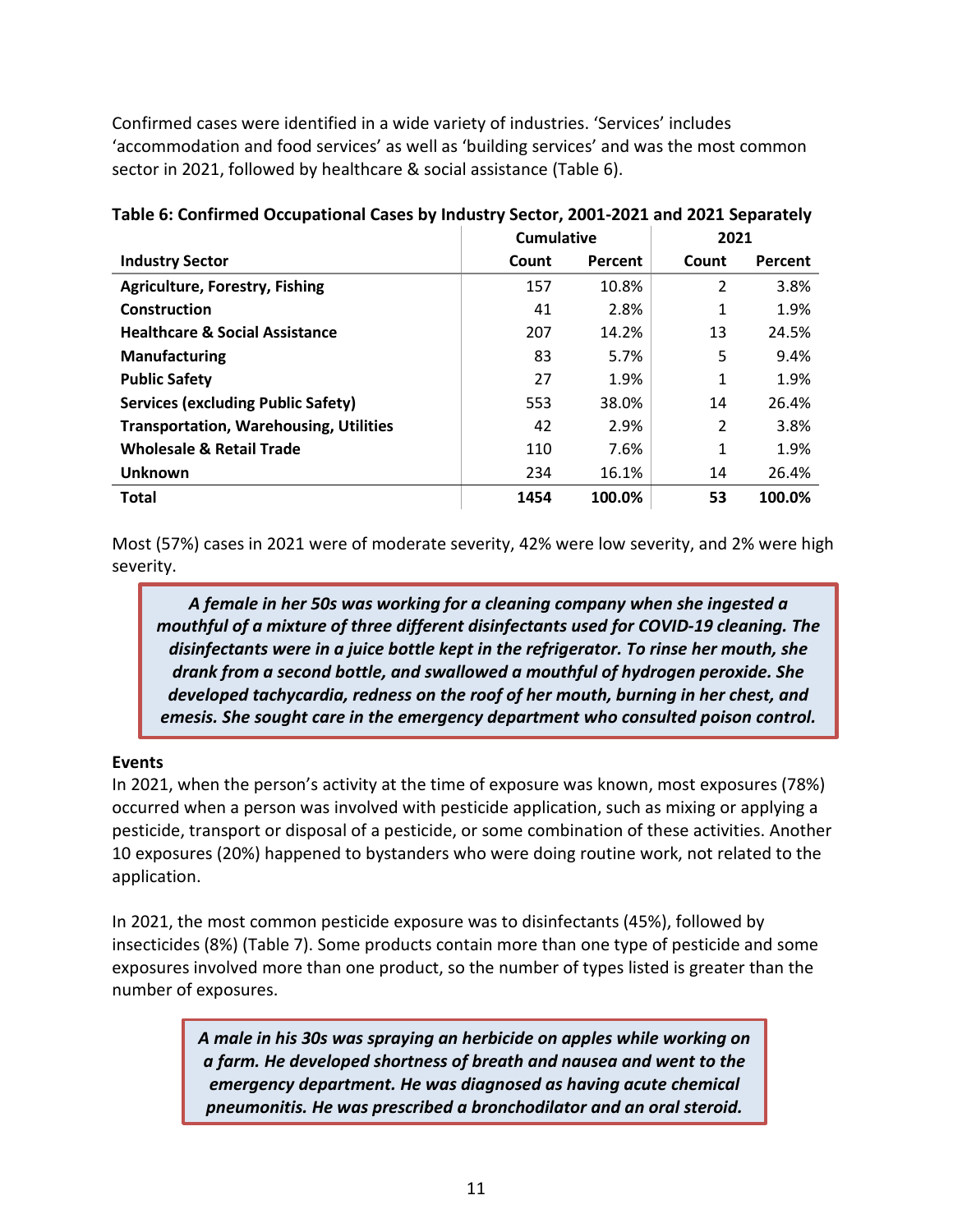|                       | <b>Cumulative</b> |         | 2021          |         |
|-----------------------|-------------------|---------|---------------|---------|
| <b>Pesticide Type</b> | Count             | Percent | Count         | Percent |
| <b>Disinfectant</b>   | 740               | 47.0%   | 27            | 45.0%   |
| <b>Insecticide</b>    | 378               | 24.0%   | 5             | 8.3%    |
| <b>Herbicide</b>      | 197               | 12.5%   | 2             | 3.3%    |
| <b>Fungicide</b>      | 54                | 3.4%    | 1             | 1.7%    |
| <b>Multiple types</b> | 61                | 3.9%    | $\mathcal{P}$ | 3.3%    |
| <b>Other</b>          | 86                | 5.5%    | $\mathcal{P}$ | 3.3%    |
| <b>Unknown</b>        | 59                | 3.7%    | 21            | 35.0%   |
| Total                 | 1575              | 100.0%  | 60            | 100.0%  |

# **Table 7: Confirmed Occupational Cases by Pesticide Type, 2001- 2021 and 2021 Separately**

Identification of factors contributing to the exposure assists with the development of prevention strategies. Up to five contributing factors were coded for each case. In 2021, excessive application and mixing incompatible products were the most common contributing factors for occupational pesticide cases (Table 8).

|                                                              | <b>Cumulative</b> |         |                | 2021    |
|--------------------------------------------------------------|-------------------|---------|----------------|---------|
| <b>Contributing Factor</b>                                   | Count             | Percent | Count          | Percent |
| Spill / Splash of liquid or dust (not equipment failure)     | 401               | 21.3%   | 8              | 12.9%   |
| <b>Mixing incompatible products</b>                          | 199               | 10.6%   | 9              | 14.5%   |
| Label violations not otherwise specified                     | 130               | 6.9%    | 3              | 4.8%    |
| No label violation identified but person still exposed / ill | 116               | 6.2%    | 6              | 9.7%    |
| Required eye protection not worn or inadequate               | 112               | 6.0%    | 3              | 4.8%    |
| <b>Application equipment failure</b>                         | 106               | 5.6%    | 0              | 0.0%    |
| Decontamination not adequate or timely                       | 106               | 5.6%    | 1              | 1.6%    |
| <b>Excessive application</b>                                 | 98                | 5.2%    | 9              | 14.5%   |
| <b>Drift contributory factors</b>                            | 82                | 4.4%    | $\mathbf{1}$   | 1.6%    |
| People were in the treated area during application           | 47                | 2.5%    | $\mathbf{1}$   | 1.6%    |
| Required gloves not worn or inadequate                       | 47                | 2.5%    | 6              | 9.7%    |
| Notification / posting lacking or ineffective                | 42                | 2.2%    | 0              | 0.0%    |
| Applicator not properly trained or supervised                | 41                | 2.2%    | $\overline{2}$ | 3.2%    |
| Structure inadequately ventilated before re-entry            | 29                | 1.5%    | 0              | 0.0%    |
| Early re-entry                                               | 27                | 1.4%    | 0              | 0.0%    |
| Within reach of child or other improper storage              | 26                | 1.4%    | 3              | 4.8%    |
| Required respirator not worn or inadequate                   | 23                | 1.2%    | 5              | 8.1%    |
| Other required PPE not worn or inadequate                    | 12                | 0.6%    | 2              | 3.2%    |
| <b>Intentional harm</b>                                      | $\mathbf{1}$      | 0.1%    | 1              | 1.6%    |
| Illegal pesticide used / Illegal dumping                     | 1                 | 0.1%    | 0              | 0.0%    |
| <b>Other</b>                                                 | 61                | 3.2%    | 2              | 3.2%    |
| <b>Unknown</b>                                               | 172               | 9.2%    | 0              | 0.0%    |
| <b>Total</b>                                                 | 1879              | 100.0%  | 62             | 100.0%  |

**Table 8: Contributing Factors in Confirmed Occupational Cases, 2001-2021 & 2021 Separately**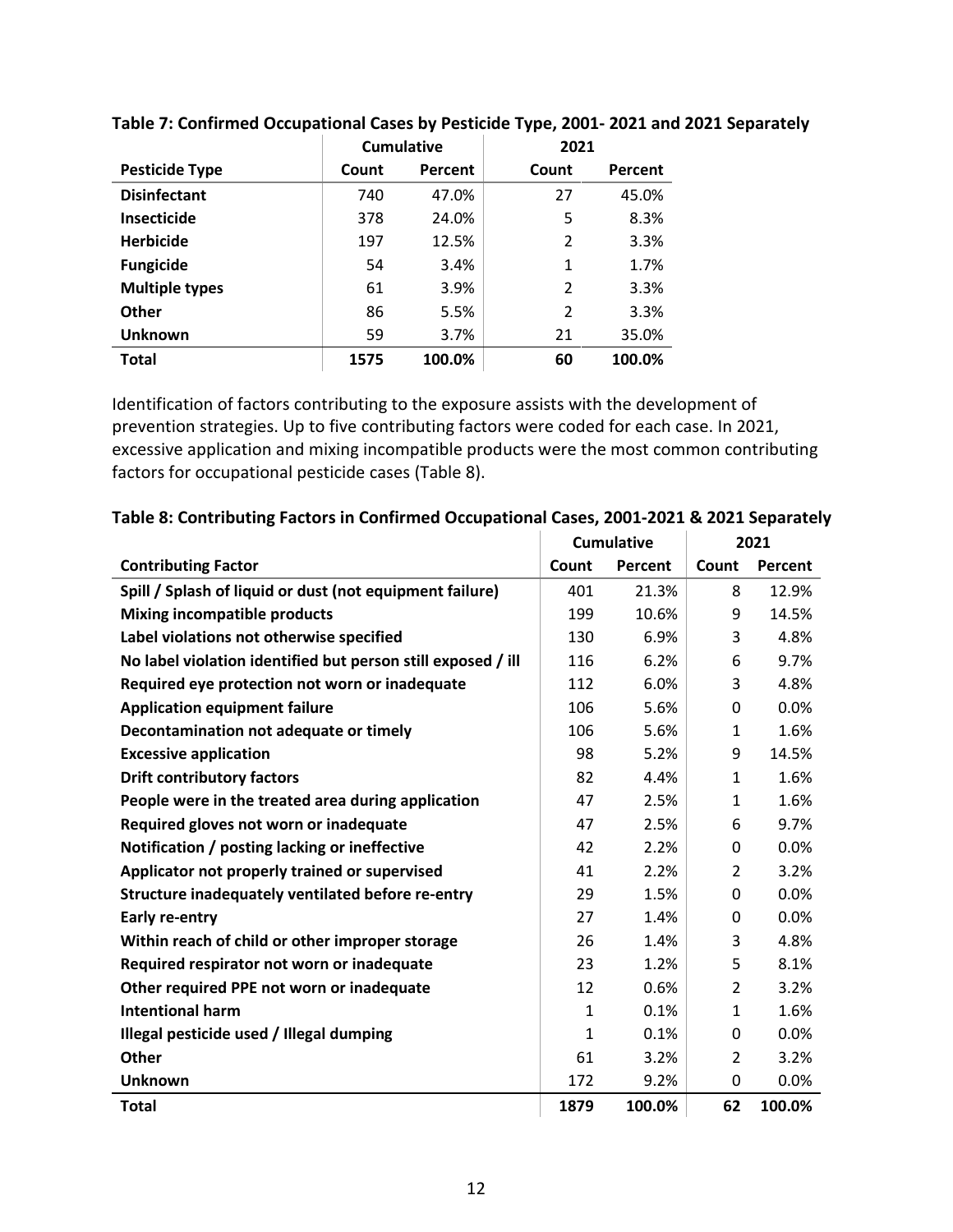### <span id="page-12-0"></span>**Section III. Non-occupational Pesticide Illnesses and Injuries**

To provide a more complete characterization of the impact of pesticide use in Michigan, the pesticide surveillance program began collecting information about non-occupational exposures in 2006. The same case definition and report sources were used for occupational and nonoccupational cases. In 2012, three additional non-occupational exposure categories from poison control were added, but in 2014, because of limited resources, data entry was limited to cases who visited a health care provider, excluding non-occupational cases whose only medical contact was to call the poison control center. There were 69 confirmed cases from 68 events entered into the database in 2021 (Figure 2). There were another 122 confirmed nonoccupational cases who had called the poison control center but had not seen a provider or had seen a provider but experienced no exposure related sign/symptom and/or the pesticide was unknown and were therefore not entered in the database. Suicide attempts using pesticides are also excluded from this report. There is no follow-up to collect additional information from nonoccupational cases so some cases may have been missed because we did not know there was more than one sign or symptom or because we did not identify the pesticide (both required for non-occupational case confirmation).



**Figure 2: Confirmed Non-occupational Cases and Events by Year**

*A female in her 40s mixed an alcohol-based toilet bowl cleaner with a sodium hypochlorite-based toilet bowl cleaner when cleaning a bathroom at her friend's house. She inhaled fumes and developed difficulty breathing. She called 911 who sought the advice of poison control. She was then transferred to the emergency department via EMS.*

*A male in his 30s was using a pressure sprayer wand to spray an insecticide on his lawn when the hose broke causing the insecticide to spray on his abdomen and leg. He became hot and flushed and developed nausea, shortness of breath, and diarrhea. He sought medical attention in the emergency department where they consulted with poison control.*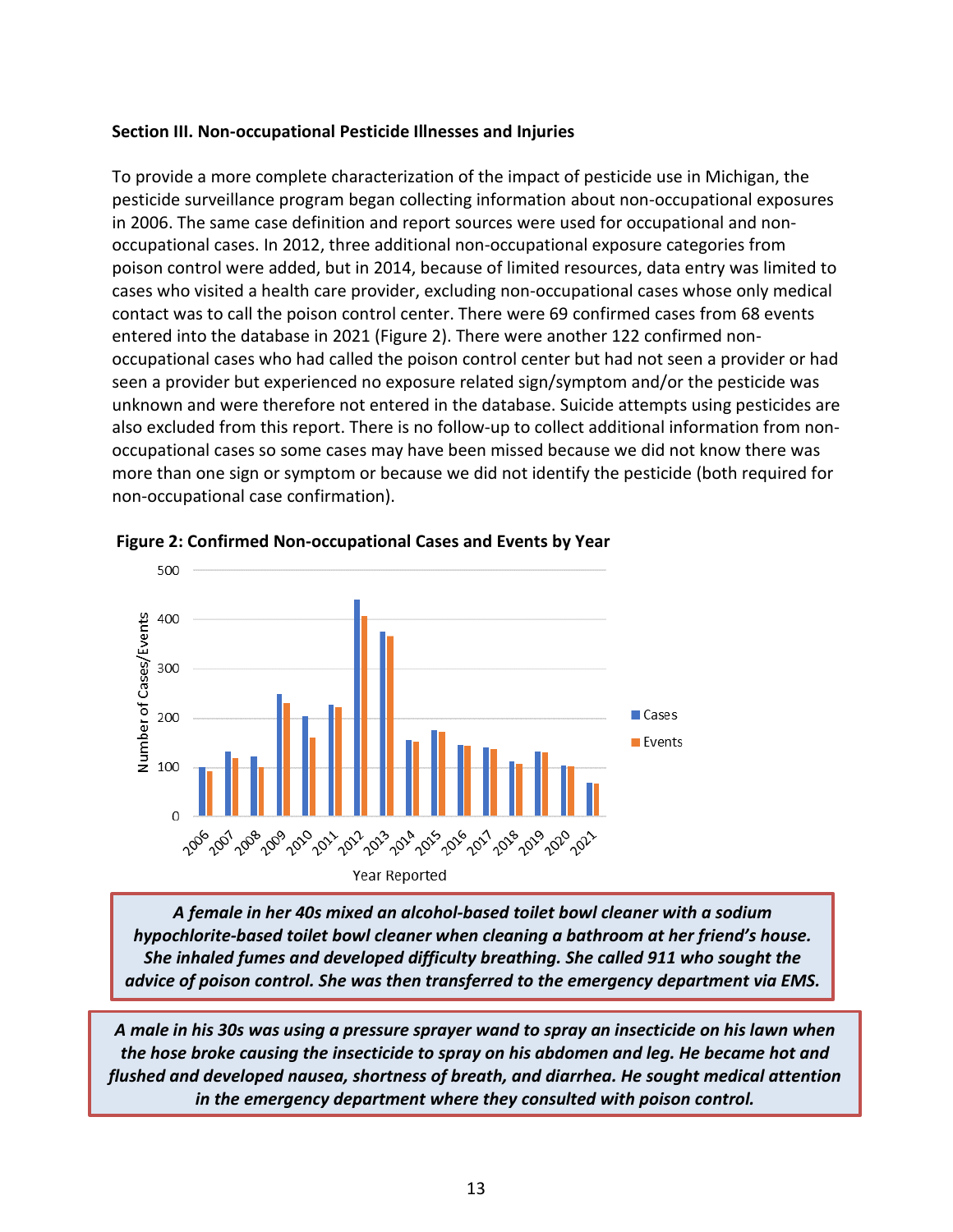# **People**

Non-occupational pesticide cases occurred among people of all ages. In 2021, when sex was known, females (55%) were more likely than males (45%) to have a non-occupational pesticide exposure (Table 9). Race and ethnicity data were rarely available for non-occupational cases.

|                   |        | <b>Cumulative</b> |                |        | 2021        |                |
|-------------------|--------|-------------------|----------------|--------|-------------|----------------|
| <b>Age Groups</b> | Female | <b>Male</b>       | <b>Unknown</b> | Female | <b>Male</b> | <b>Unknown</b> |
| <1 (Infants)      | 9      | 15                | 1              | 0      | 0           | 0              |
| 01-02 (Toddlers)  | 51     | 70                | 0              | 0      |             | 0              |
| 03-05 (Preschool) | 37     | 60                | 0              | 0      | 0           | 0              |
| 06-11 (Child)     | 95     | 63                | 0              | 1      | 0           | 0              |
| 12-17 (Youth)     | 76     | 71                |                | 1      | 2           | 0              |
| 18-64 (Adult)     | 1072   | 822               | 0              | 33     | 21          | 0              |
| 65+ (Senior)      | 163    | 149               | 0              | 3      |             | 0              |
| Unknown age       | 70     | 32                | 30             | 0      | 0           | 0              |
| <b>Total</b>      | 1573   | 1282              | 32             | 38     | 31          |                |

**Table 9: Confirmed Non-occupational Cases by Age Group & Gender, 2006-2021 & 2021 Separately**

Most (64%) non-occupational cases in 2021 were of moderate severity, 23 (33%) were moderate severity, and one (2%) was of high severity.

*A 1-year-old male infant ingested an unknown amount of a disinfectant while left unattended. He had 4 episodes of emesis and developed a cough. His mother brought him to the emergency department where they consulted with poison control.*

# **Events**

In 2021, when the person's activity at the time of exposure was known, most exposures (72%) occurred when a person was involved with a pesticide application, such as mixing or applying a pesticide, transport or disposal of a pesticide, or some combination of these activities. Another 25% happened to bystanders and 1% happened during application of a pesticide to a person (themselves or another).

> *A female in her 40s mixed an alcohol-based toilet bowl cleaner with a sodium hypochlorite-based toilet bowl cleaner when cleaning a bathroom at her friend's house. She inhaled fumes and developed difficulty breathing. She called 911 who sought the advice of poison control. She was then transferred to the emergency department via EMS.*

In 2021, the most common pesticide exposure was to insecticides and disinfectants (29% and 17%, respectively) (Table 10). Some products contain more than one type of pesticide and some exposures involved more than one product, so the number of types listed is greater than the number of exposures.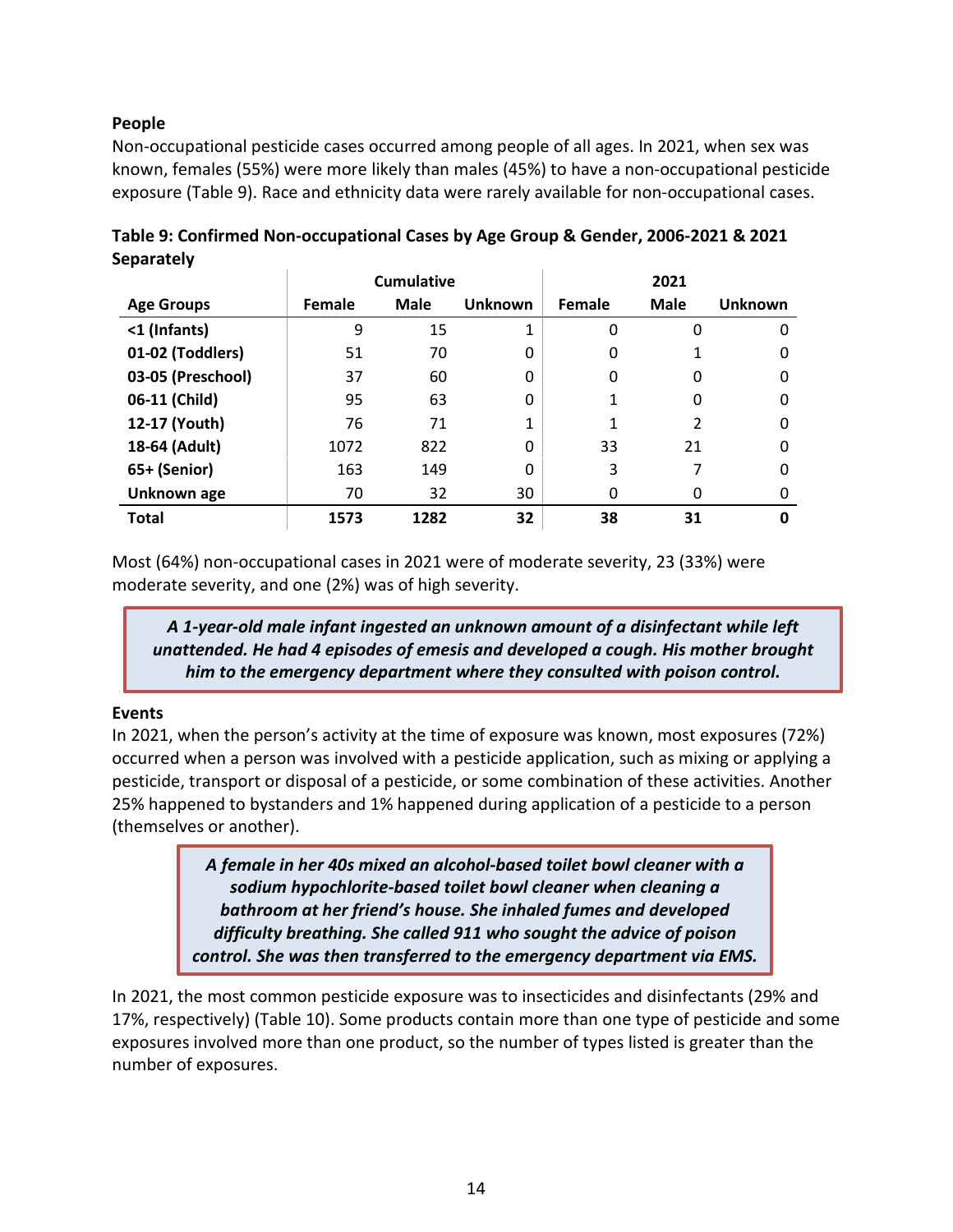|                         | <b>Cumulative</b> |         | 2021          |         |  |  |
|-------------------------|-------------------|---------|---------------|---------|--|--|
| <b>Pesticide Type</b>   | Count             | Percent | Count         | Percent |  |  |
| <b>Disinfectant</b>     | 1148              | 37.8%   | 13            | 17.3%   |  |  |
| <b>Insecticide</b>      | 978               | 32.2%   | 22            | 29.3%   |  |  |
| <b>Insect Repellent</b> | 216               | 7.1%    | 0             | 0.0%    |  |  |
| <b>Herbicide</b>        | 207               | 6.8%    | 8             | 10.7%   |  |  |
| <b>Rodenticide</b>      | 31                | 1.0%    | 1             | 1.3%    |  |  |
| <b>Fungicide</b>        | 28                | 0.9%    | $\mathcal{P}$ | 2.7%    |  |  |
| <b>Multiple</b>         | 209               | 6.9%    | 12            | 16.0%   |  |  |
| <b>Other</b>            | 77                | 2.5%    | 0             | 0.0%    |  |  |
| <b>Unknown</b>          | 147               | 4.8%    | 17            | 22.7%   |  |  |
| Total                   | 3041              | 100.0%  | 75            | 100.0%  |  |  |

# **Table 10: Confirmed Non-occupational Cases by Pesticide Type, 2006-2021 & 2021 Separately**

Identification of factors contributing to the exposure assists with the development of prevention strategies. Up to five contributing factors were coded for each case. In 2020, people being in the treated area during application was the most common contributing factor for nonoccupational pesticide cases, followed by no label violation identified but the person was still exposed and developed symptoms (Table 11).

|                                                              | <b>Cumulative</b> |         | 2021           |         |  |
|--------------------------------------------------------------|-------------------|---------|----------------|---------|--|
| <b>Contributing Factor</b>                                   | Count             | Percent | Count          | Percent |  |
| <b>Mixing incompatible products</b>                          | 478               | 14.6%   | 10             | 12.8%   |  |
| Label violations not otherwise specified                     | 438               | 13.3%   | 7              | 9.0%    |  |
| Spill / Splash of liquid or dust (not equipment failure)     | 319               | 9.7%    | 5              | 6.4%    |  |
| <b>Excessive application</b>                                 | 285               | 8.7%    | 8              | 10.3%   |  |
| No label violation identified but person still exposed / ill | 249               | 7.6%    | 11             | 14.1%   |  |
| Within reach of child or other improper storage              | 231               | 7.0%    | $\overline{2}$ | 2.6%    |  |
| People were in the treated area during application           | 158               | 4.8%    | 15             | 19.2%   |  |
| <b>Drift contributory factors</b>                            | 112               | 3.4%    | 3              | 3.8%    |  |
| Decontamination not adequate or timely                       | 103               | 3.1%    | 0              | 0.0%    |  |
| Structure inadequately ventilated before re-entry            | 102               | 3.1%    | 6              | 7.7%    |  |
| Early re-entry                                               | 96                | 2.9%    | 7              | 9.0%    |  |
| Notification / Posting lacking or ineffective                | 60                | 1.8%    | 0              | 0.0%    |  |
| <b>Application equipment failure</b>                         | 51                | 1.6%    | $\mathbf{1}$   | 1.3%    |  |
| Required eye protection not worn or inadequate               | 18                | 0.5%    | 0              | 0.0%    |  |
| Required gloves not worn or inadequate                       | 17                | 0.5%    | 0              | 0.0%    |  |
| Applicator not properly trained or supervised                | 11                | 0.3%    | 1              | 1.3%    |  |
| Other required PPE not worn or inadequate                    | 8                 | 0.2%    | 0              | 0.0%    |  |
| <b>Intentional harm</b>                                      | 3                 | 0.1%    | 0              | 0.0%    |  |
| Required respirator not worn or inadequate                   | $\overline{2}$    | 0.1%    | 0              | 0.0%    |  |
| Illegal pesticide used / illegal dumping                     | $\overline{2}$    | 0.1%    | 0              | 0.0%    |  |
| <b>Other</b>                                                 | 90                | 2.7%    | 1              | 1.3%    |  |
| <b>Unknown</b>                                               | 448               | 13.7%   | 0              | 0.0%    |  |
| Total                                                        | 3281              | 100.0%  | 77             | 100.0%  |  |

#### **Table 11: Contributing Factors in Confirmed Non-occupational Cases, 2006-2021 & 2021**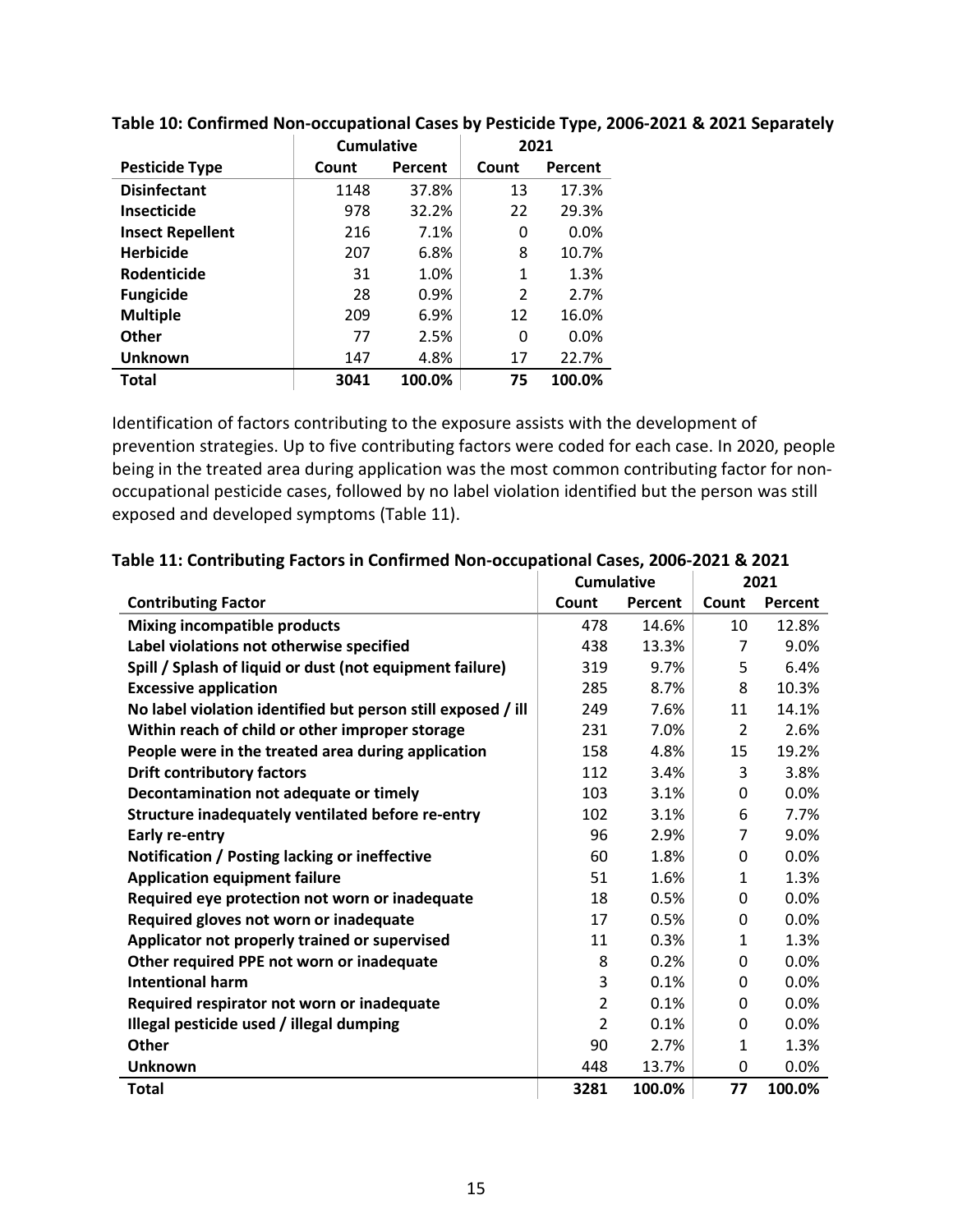# **Outreach, Education, and Prevention Activities**

## <span id="page-15-0"></span>*Publications, Presentations, and Other Outreach Activities*

The Occupational Pesticide Illness and Injury Program used a variety of avenues to provide information about the program and pesticide safety to stakeholders and the general public. In 2021:

- The pesticide surveillance program coordinator provided case narratives each quarter to the MDARD Pesticide Advisory Committee (PAC) each quarter. Dr. Rosenman is also a member of the PAC.
- The MDHHS Pesticide Information webpage provided links to all previous annual reports, a pesticide education booklet, "What You Need to Know about Pesticides and Your Health", several fact sheets, and over 150 other sites with information about pesticides and their safe use.
- A press release about Poison Prevention Week was released in March by MDHHS.
- A press release about recreational water safety was released before Memorial Day by MDHHS.
- No exposures were reported to NIOSH from cases reported in 2021.
- MDARD and MIOSHA both conducted investigations on one case of a disinfectant used in a fogger in 2021.

 An auto manufacturer contracted with a cleaning company to provide cleaning and disinfection. The cleaning company used the disinfectant in a fogger, which was not an allowable usage on the disinfectant label, and fogged areas where workers who were positive for COVID-19 had worked. The cleaning company ceased using the disinfectant in a fogger after MIOSHA conducted their inspection. The active ingredients of the disinfectant used were Didecyl dimethyl ammonium chloride (10.14%) and n-Alkyl (C14 50%, C12 40%, C16 10% ) dimethyl benzyl ammonium chloride (6.76%).

 MIOSHA did not issue any citations pertaining to the fogger/respirator use as it was outside of their scope and referred the case to MDARD . The MDARD investigation was ongoing at the time this annual report was prepared.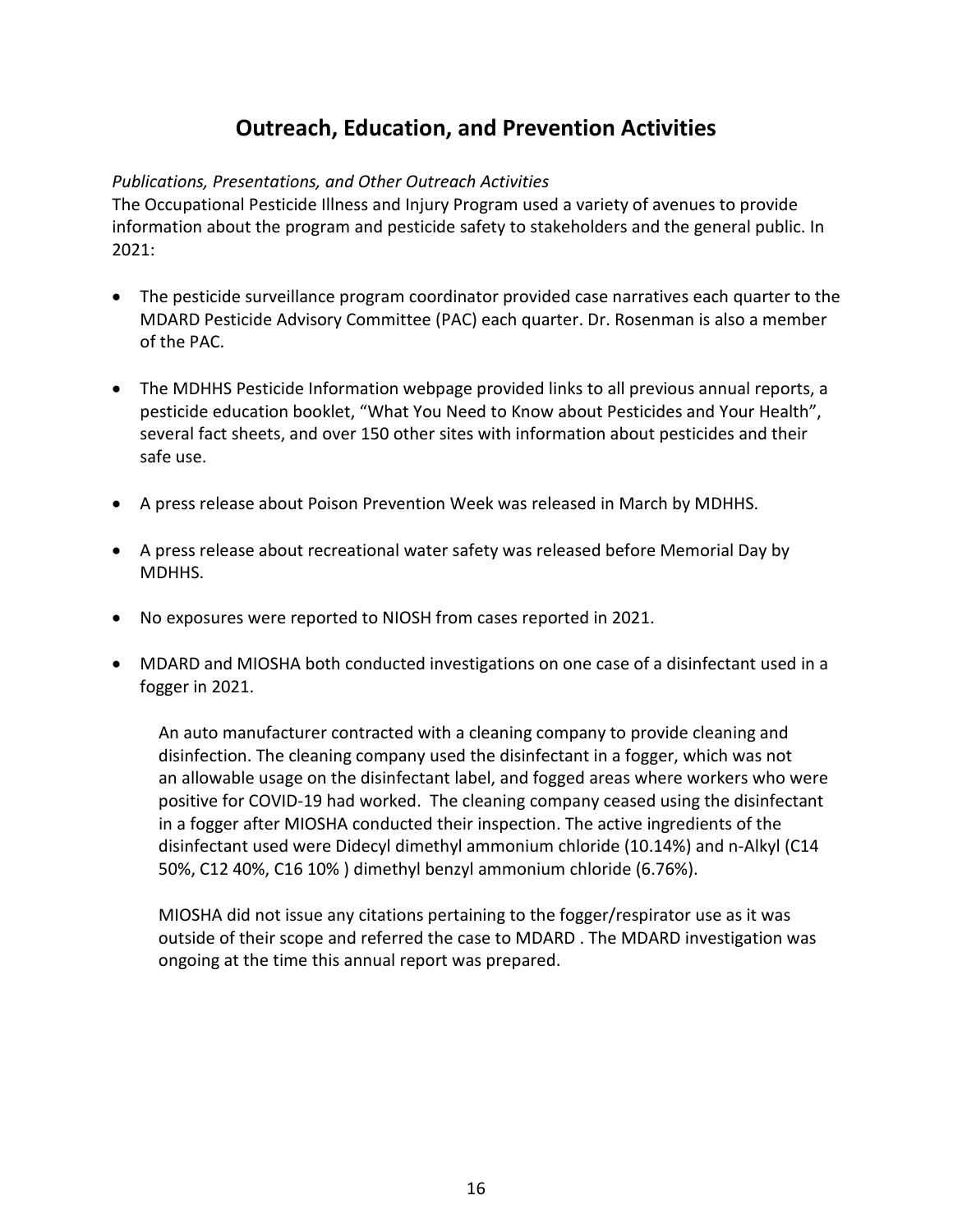# **Discussion**

## <span id="page-16-0"></span>*Surveillance Data*

There were 53 confirmed occupational cases reported in 2021. This is consistent with the range from previous years of surveillance (17-127), and the average (70). The number of confirmed occupational cases peaked in 2008.

There were 69 confirmed non-occupational cases in 2021. This is lower than the range from previous years of surveillance (102-447) and lower than the average number of cases for those years (180). There was an increase in non-occupational cases in 2012 and 2013 because the coding of cases we reviewed from the poison control center exposure reasons was expanded to capture all non-occupational cases. The number went down again in 2014 because, due to the limited resources of the pesticide surveillance program, only non-occupational cases who sought additional medical care beyond the poison control center were entered into the database.

The number and proportion of confirmed cases related to disinfectant exposures remained high and continued to be an area of ongoing concern. In 2021, 45% of occupational cases and 17% of non-occupational cases were exposed to a disinfectant. It is likely that some of these cases would not have occurred if the disinfectants had been used only in situations where their use was recommended (Rosenman et al., 2020). Because of the current COVID-19 pandemic, the use of disinfectants is widespread. The calls to the Michigan poison control center about adverse health effects from disinfectants have increased since the onset of the COVID-19 pandemic (Rosenman et al., 2021). Ongoing education is needed to provide guidance about how to use disinfectants safely when their use is recommended.

When looking at factors contributing to pesticide exposures in 2021, excessive application and mixing incompatible products were the most common factors for confirmed occupational cases (15% each), followed by spill/splash of liquid or dust (13%). The most common factors contributing to non-occupational exposures was people being in the treated area during application (19%), followed by no label violation identified but the person was still exposed and experienced symptoms (14%) and mixing incompatible products (13%). Better education and labeling might help to reduce the number of exposures.

Many confirmed cases in 2021 were "bystanders", i.e., engaged in work or living activities not related to the pesticide application (20% of occupational cases and 25% of non-occupational cases). Better education on safe pesticide application is needed to prevent inadvertent exposures, as well as the exposures to applicators.

#### *Interventions*

Pesticide surveillance staff continued to work with other state and federal agencies. Pesticide program surveillance staff also worked to improve pesticide education for individuals,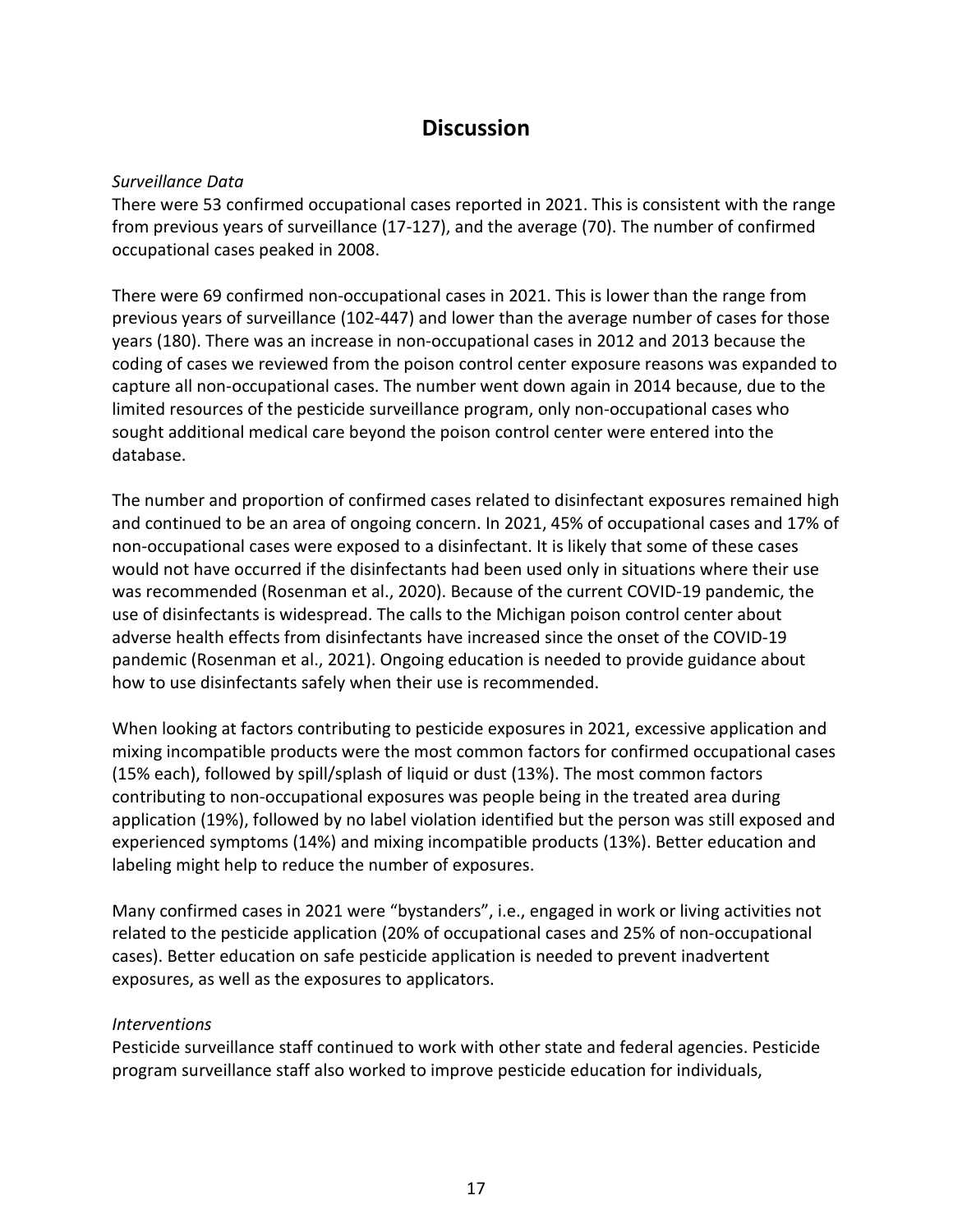employers, health care providers, and other stakeholder groups through the distribution of fact sheets and presentations.

## *Challenges to Surveillance*

Pesticide poisoning is a complex condition for surveillance. The potential for pesticides to harm people depends in part on the dose (length of exposure and chemical concentration) and the route of entry into the body. Pesticides have a range of toxicity, from low toxicity (no signal word required by EPA) through slightly toxic (EPA signal word: Caution), moderately toxic (EPA signal word: Warning) and most toxic (EPA signal word: Danger). Pesticide products are often mixtures including one or more active ingredients, as well as other "inert" ingredients that have no effect on the target pest but may have adverse human health effects. Depending on the chemicals involved, pesticides can have short- and long-term adverse health effects on different organ systems, including the skin, gastrointestinal, respiratory, nervous, and reproductive systems.

The problem of identifying pesticide-related illness for public health surveillance begins with difficulties in recognition and diagnosis, because the signs and symptoms of pesticide toxicity can be the same as those that occur with common conditions such as allergies, acute conjunctivitis, or acute gastrointestinal illness. Health care providers receive limited education in the recognition and diagnosis of the toxic effects of pesticides and the role of pesticides may not be considered when evaluating patients with signs/symptoms that can be caused by common medical conditions. Besides problems in recognition by health care providers, patients may not seek medical care (Calvert, 2004). Migrant workers face additional barriers such as language difficulties, lack of access to care, and fear of job loss or deportation if they are not legal residents (Pardo et al., 2017). Finally, even when diagnosed, pesticide-related illnesses and injuries may not be reported due reluctance on the part of workers and their health care providers to involve state agencies, the busy work schedules of providers or lack of knowledge of the public health code reporting requirements (Calvert et al., 2009).

Continued outreach is needed to educate health care providers on the importance of recognizing and reporting pesticide illnesses and injuries. In 2021, 53% of confirmed occupational cases and 55% of the non-occupational cases were reported by the State's poison control center.

Like data from other occupational injury and illness surveillance systems, (Azaroff et al., 2002) the Michigan occupational pesticide surveillance data are probably a significant undercount of the true number of work-related pesticide poisoning cases in Michigan. A 2004 study done in the State of Washington found that the primary barrier for migrant farm workers in seeking health care was economic. Workers could not afford to take time off to seek medical care and were afraid that if they did, they might lose their jobs. That study also found that only 20-30% of pesticide-related illnesses among farm workers who filed a workers' compensation claim were given a diagnosis code that indicated pesticide poisoning (Washington Department of Health, 2004). Michigan's workers' compensation data identify poisonings as a group but are not specific enough to capture pesticide exposures.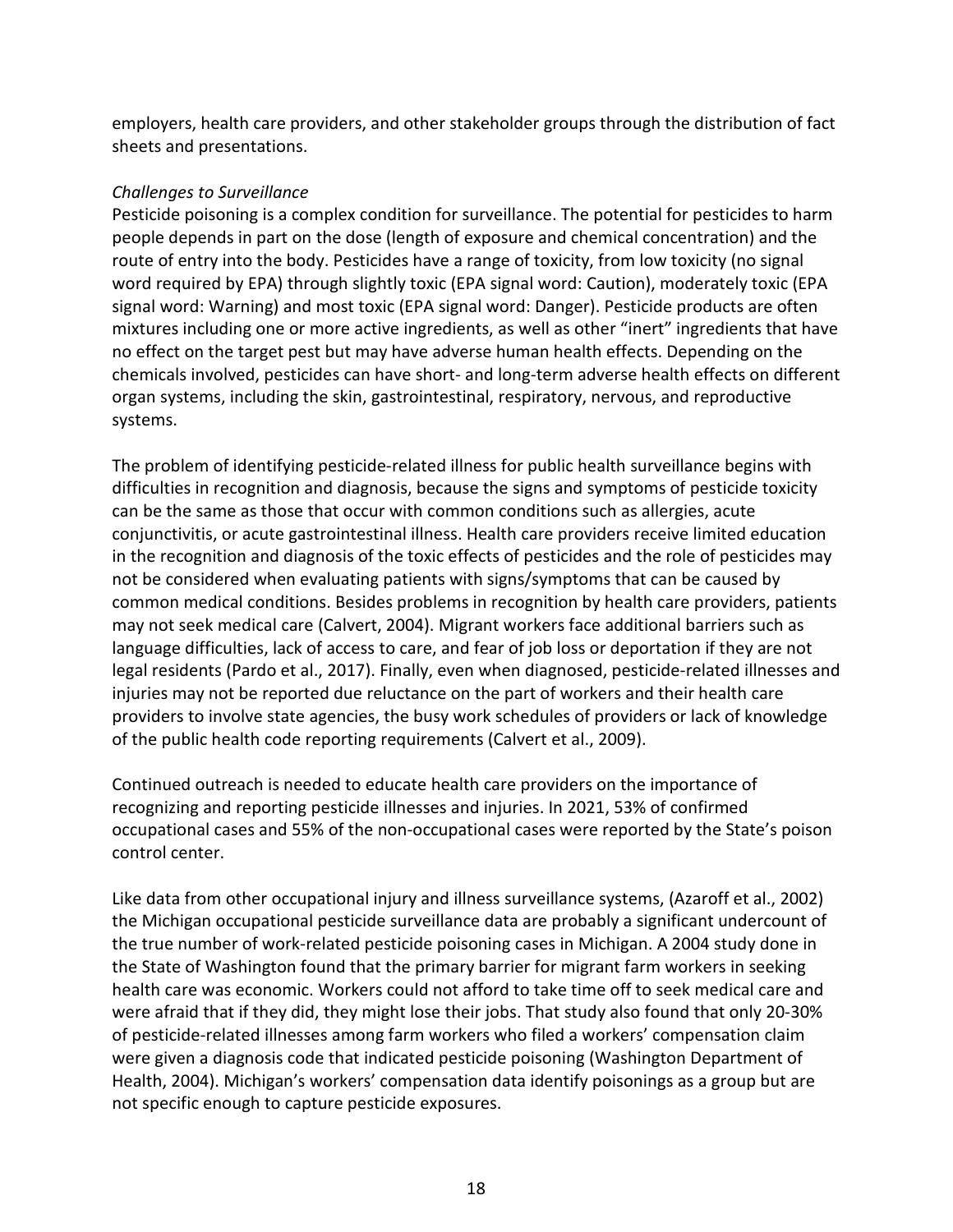This surveillance system continues to face challenges due to the time lag between the occurrence and the reporting of the incident from hospital and MDARD reports. This presents difficulties in following up with reported cases because of worker mobility, especially among seasonal farm workers. PCC reports are received promptly from Michigan's poison control center, but do not always contain enough information to allow contact with the exposed individual. Lack of information for follow-up often results in a case classification of "insufficient information" and an inability to refer cases to regulatory agencies in a timely manner.

Notwithstanding these limitations, the Michigan pesticide surveillance system is receiving and investigating reports of occupational pesticide illness and injury, including follow-up prevention activities. We are heartened by the downward trend in this decade and will continue to conduct surveillance to monitor this trend.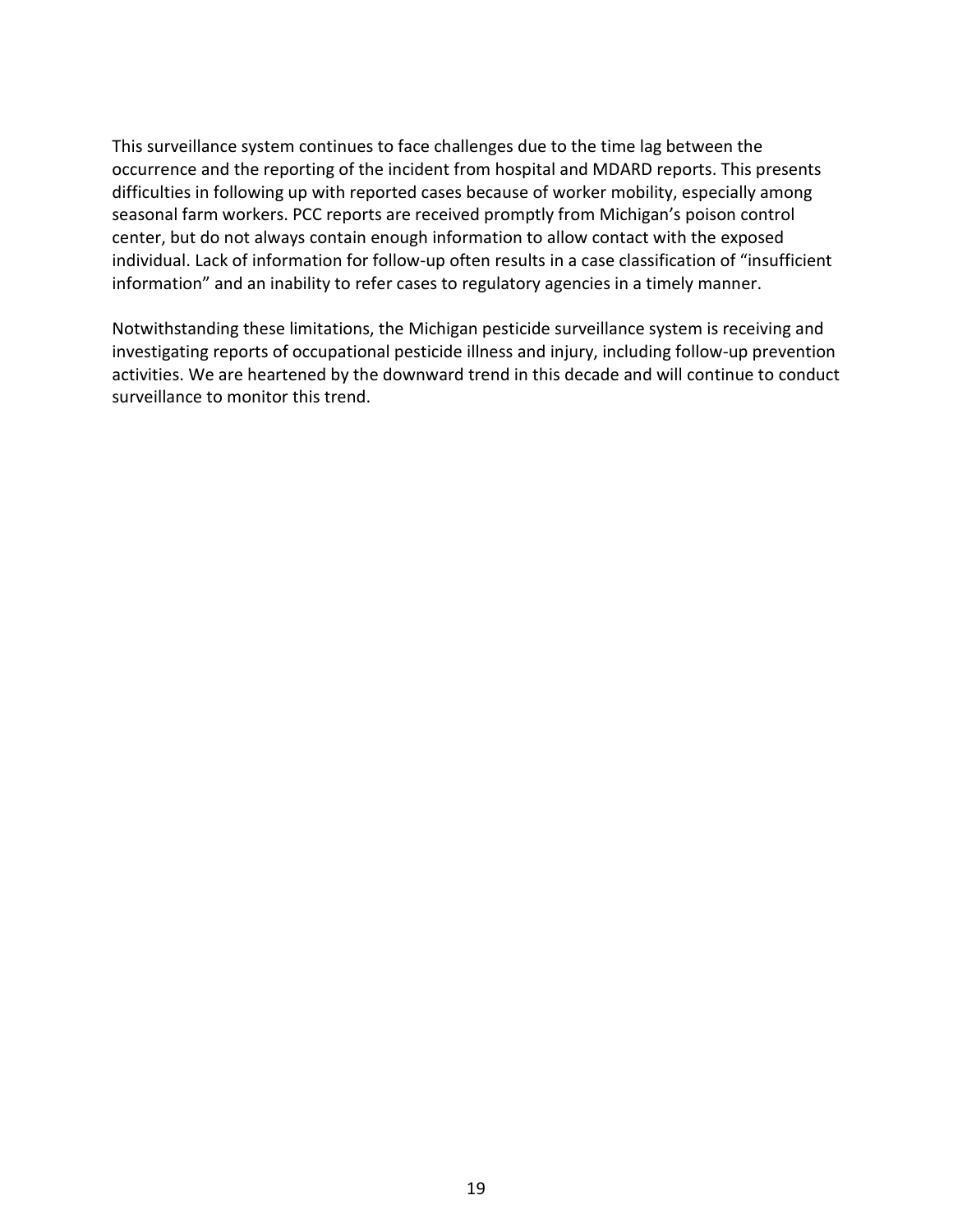# **References**

<span id="page-19-0"></span>Acute Nonoccupational and Occupational Pesticide-Related Illness and Injury Incidence. MMWR 2017; 64(54): 4-5.

Alarcon WA, Calvert GM, Blondell JM, Mehler LN, Sievert J, Propeck M, Tibbetts DS, Becker A, Lackovic M, Soileau SB, Das R, Beckman J, Male DP, Thomsen CL, Stanbury M. Acute Illnesses Associated with Pesticide Exposures at Schools*. JAMA* 2005; 294: 455-565. <https://pubmed.ncbi.nlm.nih.gov/16046652/>

Atwood D, Paisley-Jones C. *Pesticide Industry Sales and Usage: 2008-2012 Market Estimates.* US EPA, 2017 [https://www.epa.gov/sites/default/files/2017-01/documents/pesticides-industry-sales-usage-](https://www.epa.gov/sites/default/files/2017-01/documents/pesticides-industry-sales-usage-2016_0.pdf)[2016\\_0.pdf](https://www.epa.gov/sites/default/files/2017-01/documents/pesticides-industry-sales-usage-2016_0.pdf)

Azaroff LS, Levenstein C, Wegman D. Occupational Injury and Illness Surveillance: Conceptual Filters Explain Underreporting. *Am J Public Health* 2002. 92: 1421-1429. <https://www.ncbi.nlm.nih.gov/pmc/articles/PMC1447253/>

Calvert GM, Beckman J, Bonnar-Prado J, Bojes H, Schwartz A, Mulay P, Leinenkugel K, Higgins S, Lackovic M, Waltz J, Stover D, Moraga-McHaley S. Acute Occupational Pesticide-Related Illness and Injury – United States, 2007-2011, from Summary of Notifiable Noninfectious Conditions and Disease Outbreaks – United States. *MMWR* 2016; 63(55): 11-16. <https://www.cdc.gov/mmwr/volumes/63/wr/mm6355a3.htm>

Calvert GM, Beckman J, Bonnar-Prado J, Bojes H, Mulay P, Lackovic M, Waltz J, Schwartz A, Mitchell Y, Moraga-McHaley S, Leinenkugel K, Higgins S. Acute Occupational Pesticide-Related Illness and Injury – United States, 2007-2010, from Summary of Notifiable Noninfectious conditions and Disease Outbreaks – United States. *MMWR* 2015; 62(54): 5-10. <https://www.cdc.gov/mmwr/preview/mmwrhtml/mm6254a2.htm>

Calvert GM, Mehler LN, Alsop J, DeVries A, Besbelli N. Surveillance of Pesticide-Related Illness and Injury in Humans. In: Krieger R, editor. *Hayes' Handbook of Pesticide Toxicology*. *Third edition.* Elsevier Inc; 2009. p. 1313-1369.

Calvert GM. Health Effects from Pesticide Exposure. *American Family Physician* 2004; 69: 1613- 4,1616.

Calvert GM, Plate DK, Das R, Rosales R, Shafey O, Thomsen C, Male D, Beckman J, Arvizu E, Lackovic M. Acute Occupational Pesticide-Related Illness in the US, 1998-1999: Surveillance Findings from the SENSOR-Pesticides Program. *Am J Ind Med* 2004; 45: 14-23. <https://www.ncbi.nlm.nih.gov/pubmed/14691965/>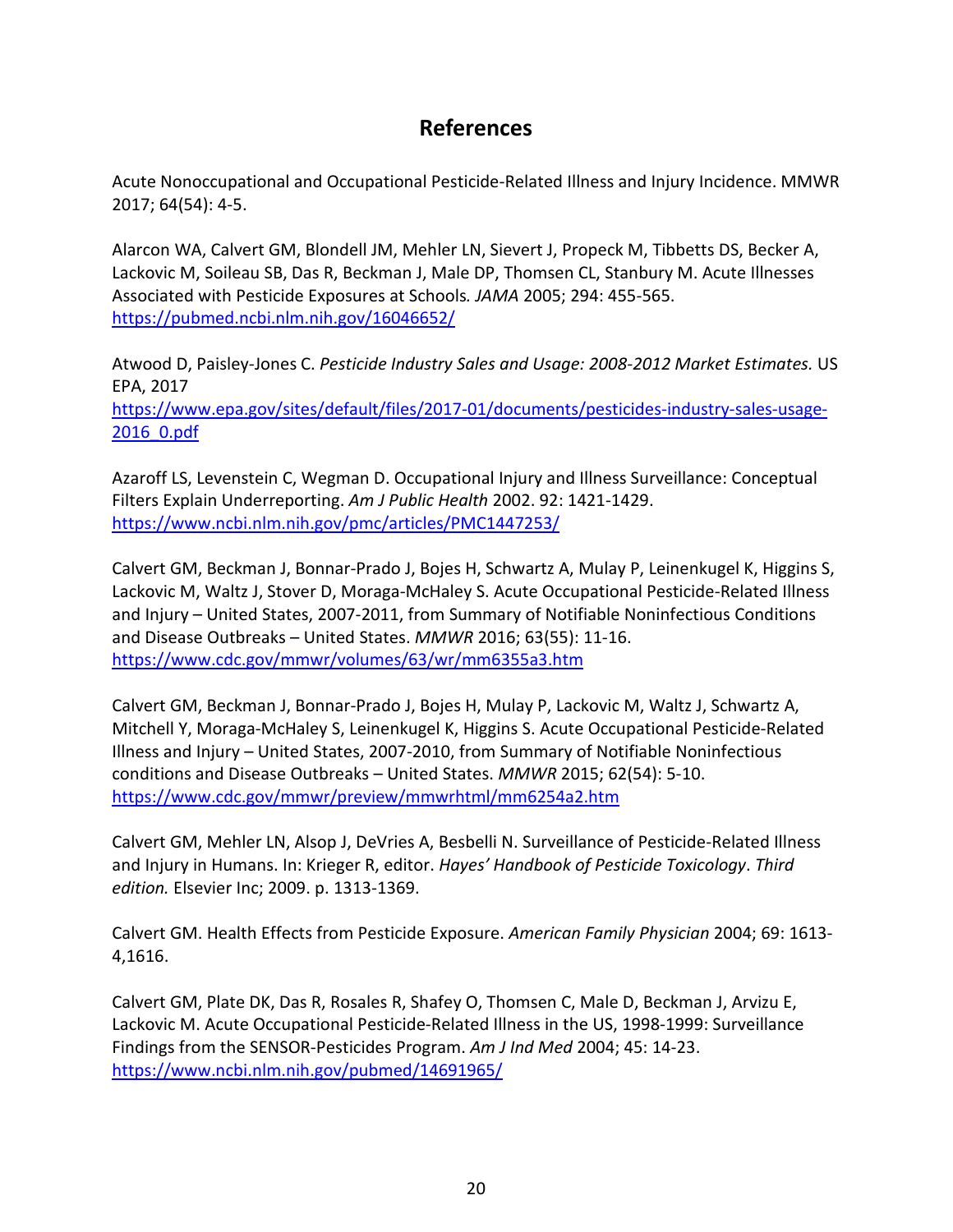Centers for Disease Control and Prevention. *Severity Index for Use in State-based Surveillance of Acute Pesticide-Related Illness and Injury.* CDC, 2001. <https://www.cdc.gov/niosh/topics/pesticides/pdfs/pest-sevindexv6.pdf>

Centers for Disease Control and Prevention. *National Occupational Research Agenda (NORA): The Sector and Cross-Sector Approach.* CDC, 2013. <https://www.cdc.gov/nora/approach.html>

Centers for Disease Control and Prevention. *Pesticide Illness & Injury Surveillance.* CDC, 2017 <https://www.cdc.gov/niosh/topics/pesticides/>

Fortenberry G, Beckman J, Schwartz A, Bonar-Prado J, Graham L, Higgins S, Lackovic M, Mulay P, Bojes H, Waltz J, Mitchell Y, Leinenkugel K, Oriel M, Evans E, Calvert GM. Magnitude and Characteristics of Acute Paraquat- and Diquat-Related Illnesses in the US: 1998-2013. *Environmental Research* 2016; 146: 191-199. <https://www.ncbi.nlm.nih.gov/pubmed/26775000>

Hudson NL, Kasner EJ, Beckman J, Mehler L, Schwartz A, Higgins S, Bonnar-Prado J, Lackovic M, Mulay P, Mitchell Y, Larios L, Walker R, Waltz J, Moraga-McHaley S, Roisman R, Calvert GM. Characteristics and Magnitude of Acute Pesticide-Related Illnesses and Injuries Associated with Pyrethrin and Pyrethroid Exposures — 11 States, 2000–2008. *Am J Ind Med* 2014; 9999: 1-16. <https://www.ncbi.nlm.nih.gov/pubmed/23788228>

Jacobson J, Wheeler K, Hoffman R, Mitchell Y, Beckman J, Mehler L, Mulay P, Schwartz A, Langley R, Diebolt-Brown B, Prado JB, Newman N, Calvert GM, Hudson N. Acute Illnesses Associated with Insecticides Used to Control Bed Bugs — Seven States, 2003–2010. *MMWR* 2011; 60(37): 1269-1274.

<https://www.cdc.gov/mmwr/preview/mmwrhtml/mm6037a1.htm>

Kasner EJ, Keralis JM, Mehler L, Beckman J, Bonnar-Prado J, Lee S-J, Diebolt-Brown B, Mulay P, Lackovic M, Waltz J, Schwartz A, Mitchell Y, Moraga-McHaley S, Roisman R, Gergely R, Calvert GM. Gender Differences in Acute Pesticide-Related Illnesses and Injuries Among Farmworkers in the United States, 1998–2007. *Am J Ind Med* 2012; 55: 571-583. <https://www.ncbi.nlm.nih.gov/pubmed/22495938>

Lee SJ, Mulay P, Diebolt-Brown B, Lackovic M, Mehler L, Beckman J, Waltz J, Prado J, Mitchell Y, Higgins S, Schwartz A, Calvert GM. Acute Illnesses Associated with Exposure to Fipronil – Surveillance Data from 11 States in the United States, 2001–2007. *Clinical Toxicology* 2010; 48: 737–744

<https://www.ncbi.nlm.nih.gov/pubmed/20849331>

Liu R, Alarcon WA, Calvert GM, Aubin KG, Beckman J, Cummings KR, Graham LS, Higgins SA, Mulay P, Patel K, Prado JB, Schwartz A, Stover D, Waltz J. Acute Illnesses and Injuries Related to Total Release Foggers – 10 States, 2007-2015. *MMWR* 2018; 67(4): 125-130.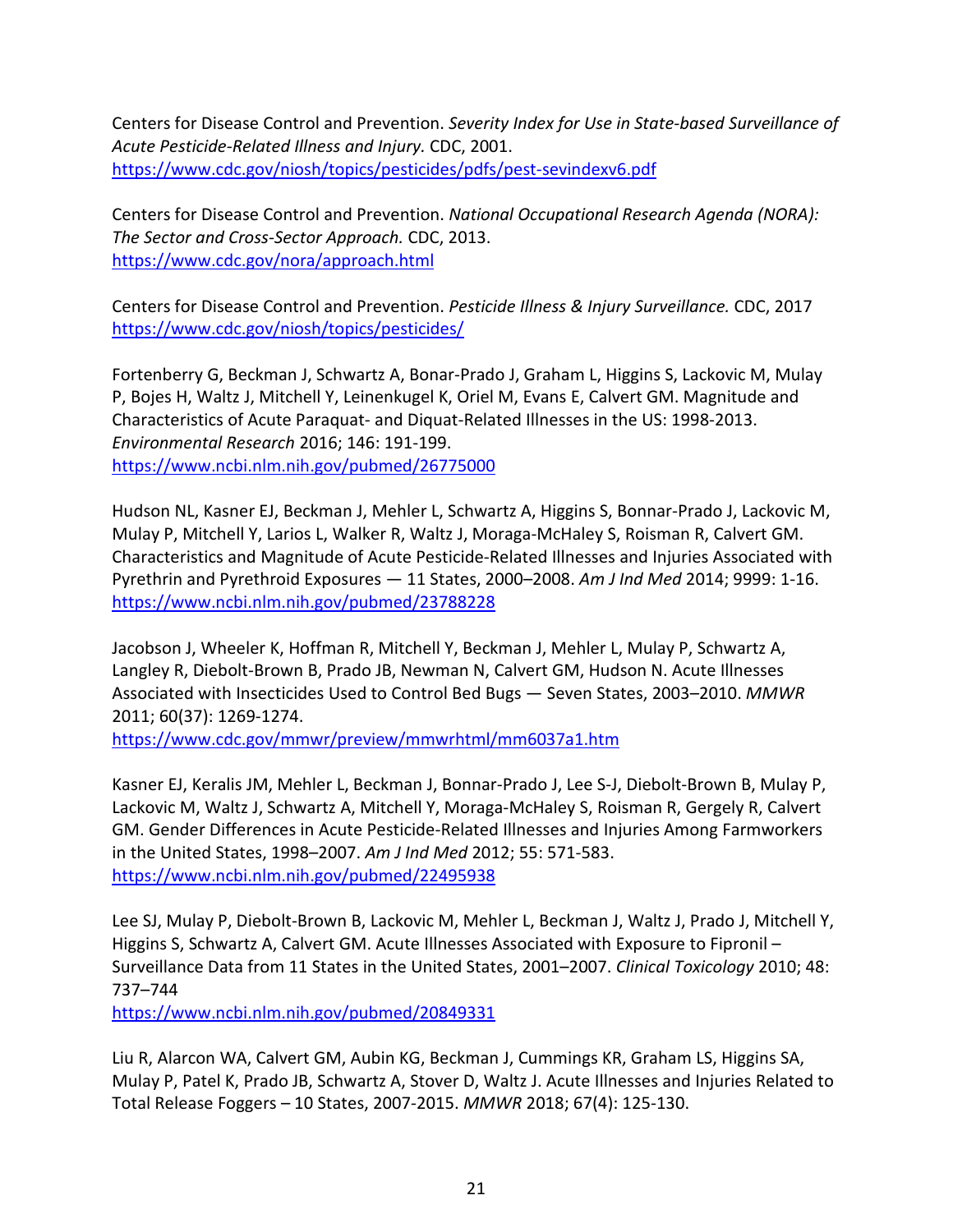Mehler L, Beckman J, Badakhsh R, MPH, Diebolt-Brown B, Schwartz A, Higgins S, Gergely R, Calvert GM, Hudson N. Acute Illness and Injury from Swimming Pool Disinfectants and Other Chemicals – United States, 2002-2008 *MMWR* 2011*;* 60(39): 1343-1347. <https://www.cdc.gov/mmwr/preview/mmwrhtml/mm6039a2.htm>

Michigan Department of Agriculture and Rural Development. *Pesticide and Plant Pest Management Division.* MDARD, 2020.

https://www.michigan.gov/documents/mdard/2020 Pesticide and Plant Pest Management Division Annual Report\_717371\_7.pdf

Michigan Department of Agriculture and Rural Development. *Pesticide Application Business Licenses Issued for Calendar Year 2021.* MDARD, 2021. https://www.michigan.gov/documents/mdard/2020 Pesticide Application Business License L [ist\\_by\\_Firm\\_Name\\_680871\\_7.pdf](https://www.michigan.gov/documents/mdard/2020_Pesticide_Application_Business_License_List_by_Firm_Name_680871_7.pdf)

Michigan Department of Community Health, Division of Environmental Health. Pesticide Illness and Injury Surveillance in Michigan: 2017-18; 2015-16; 2014; 2013; 2012; 2011; 2010; 2009; 2008; 2007; 2006; 2005; 2004; 2001-2003. [https://www.michigan.gov/mdhhs/0,5885,7-339-](https://www.michigan.gov/mdhhs/0,5885,7-339-71551_2945_5105-127397--,00.html) [71551\\_2945\\_5105-127397--,00.html](https://www.michigan.gov/mdhhs/0,5885,7-339-71551_2945_5105-127397--,00.html)

Namulanda G, Monti M, Mulay PR, Higgins S, Lackovic M, Schwartz A, Bonnar-Prado J, Waltz J, Mitchell Y, Calvert GM. Acute Nonoccupational Pesticide-Related Illness and Injury – United States, 2007-2011, from Summary of Notifiable Noninfectious Conditions and Disease Outbreaks – United States. *MMWR* 2016 Oct 14; 63(55): 5-10. <https://www.cdc.gov/mmwr/volumes/63/wr/mm6355a2.htm>

National Institute for Occupational Safety and Health. *NIOSH Industry and Occupation Computerized Coding System (NIOCCS).* NIOSH, 2012. <https://csams.cdc.gov/nioccs/SingleCoding.aspx>

Prado JB, Mulay PR, Kasner EJ, Bojes HK, Calvert GM. Acute Pesticide-Related Illness Among Farmworkers: Barriers to Reporting to Public Health Authorities. *J of Agromed* 2017; 22(4): 395- 405.

<https://www.ncbi.nlm.nih.gov/pubmed/28762882>

Quinn MM, Henneberger PK, Braun B, Delclos GL, Fagan K, Huang V, Knaack JL, Kusek L, Lee SJ, Le Moual N, Maher KA, McCrone SH, Hogan Mitchell A, Pechter E, Rosenman KD, Sehulster L, Stephens AC, Wilburn S, Zock JP. Cleaning and Disinfecting Environmental Surfaces in Health Care: Toward an Integrated Framework for Infection and Occupational Illness Prevention. *Am J Infection Control* 2015 43(5): 424-434.

<http://dx.doi.org/10.1016/j.ajic.2015.01.029>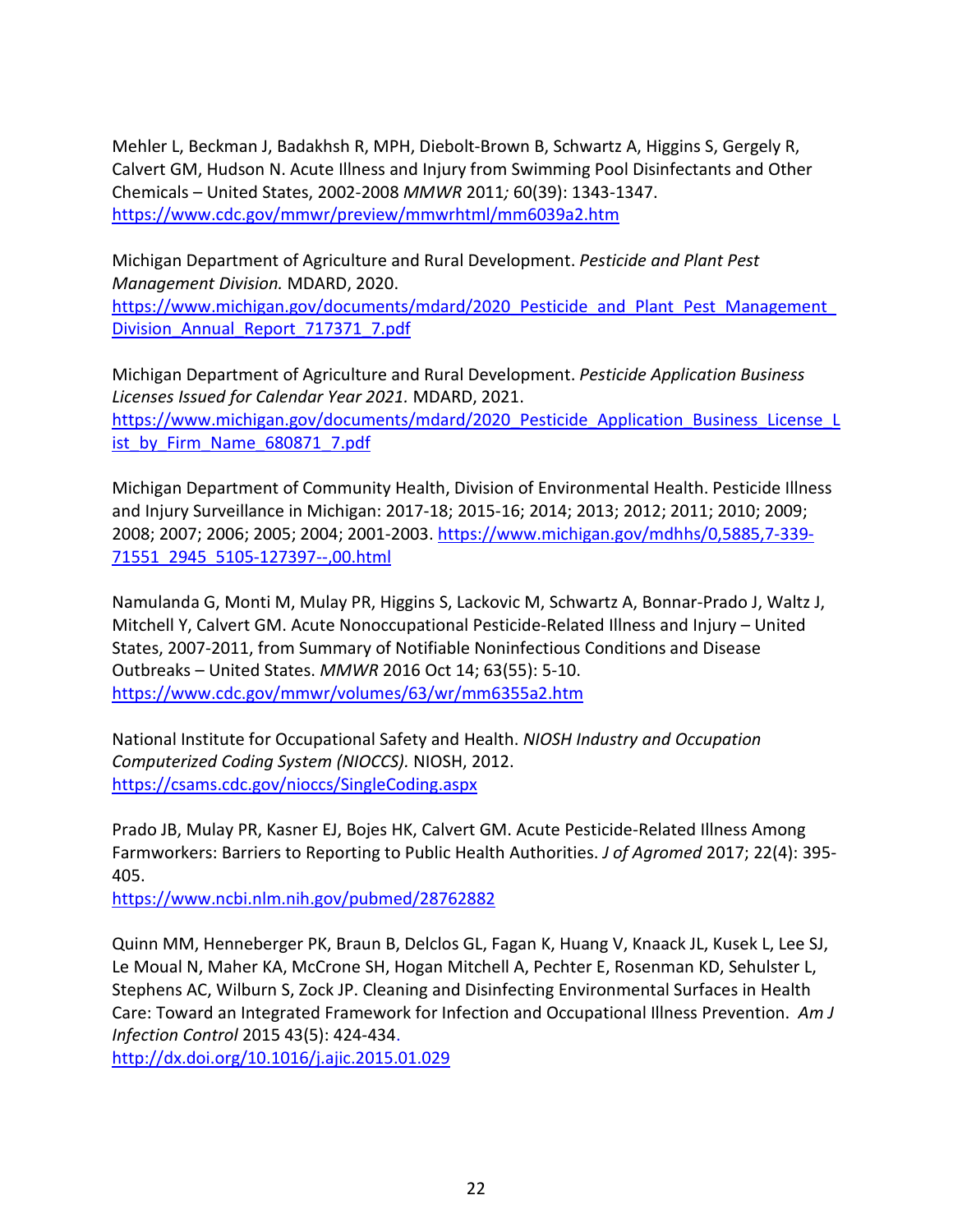Roberts JR, Reigart JR. *Recognition and Management of Pesticide Poisonings. Sixth edition.* EPA, 213. Available at [http://www2.epa.gov/pesticide-worker-safety/recognition-and-management](http://www2.epa.gov/pesticide-worker-safety/recognition-and-management-pesticide-poisonings)[pesticide-poisonings](http://www2.epa.gov/pesticide-worker-safety/recognition-and-management-pesticide-poisonings)

Rosenman KD, Reilly MJ, Pechter E, Fitzsimmons K, Flattery J, Weinberg J, Cummings K, Borjan M, Lumia M, Harrison R, Dodd K, Schleiff P. Cleaning Products and Work-Related Asthma, 10 Year Update. *J Occup Environ Med* 2020; 62(2): 130-137. doi:10.1097/JOM.0000000000001771 <https://www.ncbi.nlm.nih.gov/pmc/articles/PMC7839059/>

Rosenman KD**,** Reilly MJ, Wang L. Calls to a State Poison Center Concerning Cleaners and Disinfectants from the Onset of the COVID-19 Pandemic Through April 2020. Pub Health Reps 2021; 136: 27-31.

[https://doi.org/10.1177/0033354920962437](https://doi.org/10.1177%2F0033354920962437)

Schenker MB, Offerman, SR, Albertson TE. *Pesticides in Environmental and Occupational Medicine. Fourth Edition.* Rom WN, Markowitz SB (eds). Lippincott Williams & Wilkins 2007. pp 1158-1179.

Schwartz A, Walker R, Sievert J, Calvert GM, Tsai RJ. Occupational Phosphine Gas Poisoning at Veterinary Hospitals from Dogs that Ingested Zinc Phosphide — Michigan, Iowa, and Washington, 2006–2011. *MMWR* 2012*;* 61(16): 286-288. <https://www.cdc.gov/mmwr/preview/mmwrhtml/mm6116a3.htm>

Tsai R, Sievert J, Prado J, Incident Reporting Program, Buhl K, Stone D, Forrester M, Higgins S, Mitchell Y, Schwartz A, Calvert GM. Acute Illness Associated with Use of Pest Strips — Seven U.S. States and Canada, 2000–2014. *MMWR* 2014; 63(2): 42-43. <https://www.ncbi.nlm.nih.gov/pmc/articles/PMC4584652/>

US Department of Agriculture. 2017 Census of Agriculture. *Michigan State and County Data.*  USDA, 2017; Vol 1: 22.

[https://www.nass.usda.gov/Publications/AgCensus/2017/Full\\_Report/Volume\\_1,\\_Chapter\\_1\\_S](https://www.nass.usda.gov/Publications/AgCensus/2017/Full_Report/Volume_1,_Chapter_1_State_Level/Michigan/miv1.pdf) [tate\\_Level/Michigan/miv1.pdf](https://www.nass.usda.gov/Publications/AgCensus/2017/Full_Report/Volume_1,_Chapter_1_State_Level/Michigan/miv1.pdf)

<span id="page-22-0"></span>Washington Department of Health. Improving Data Quality in Pesticide Illness Surveillance -2004. June 17, 2004.<http://www.doh.wa.gov/Portals/1/Documents/Pubs/334-286.pdf>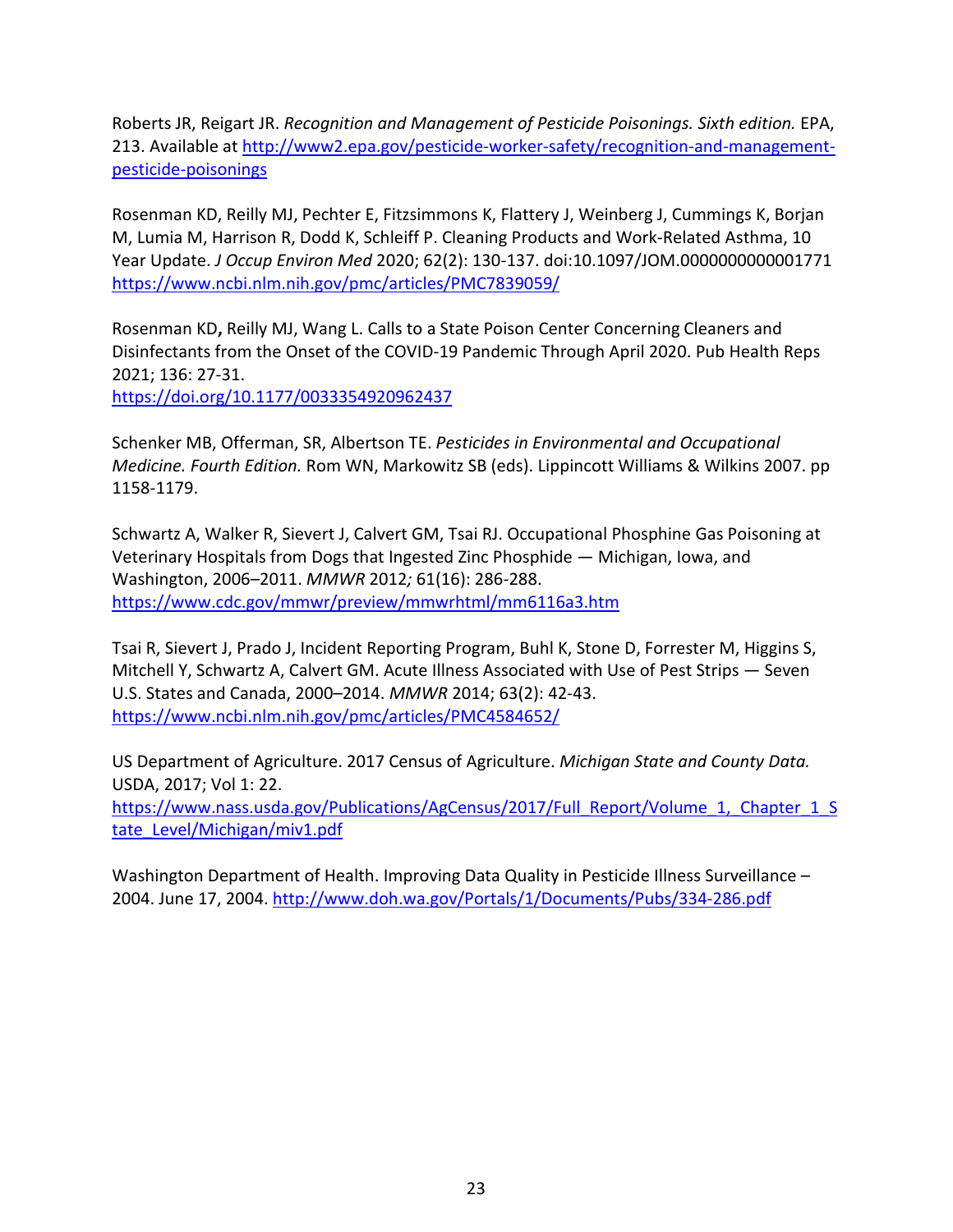# **Additional Resources**

MDHHS Division of Environmental Health pesticide information: [www.michigan.gov/mdch-toxics](file://hc.msu.edu/shares/CHM/OEM/Pesticide%20Surveillance%20Starting%202020/Annual%20Reports/2020/www.michigan.gov/mdch-toxics)

NIOSH occupational pesticide poisoning surveillance system[: www.cdc.gov/niosh/topics/pesticides/](file://hc.msu.edu/shares/CHM/OEM/Pesticide%20Surveillance%20Starting%202020/Annual%20Reports/2020/www.cdc.gov/niosh/topics/pesticides/)

Pesticide-Related Illness and Injury Surveillance: A How-To Guide for State-Based Programs DHHS (NIOSH) publication number 2006-102. October 2005:<http://www.cdc.gov/niosh/docs/2006-102/>

MDARD Pesticide and Plant Pest Management Division (for information on licensing and registration for pesticide application businesses, credentials for certified technicians, and laws and regulations for pesticide application): [https://www.michigan.gov/mdard/0,4610,7-125-1572\\_2875-8324--,00.html](https://www.michigan.gov/mdard/0,4610,7-125-1572_2875-8324--,00.html)

Michigan State University's Pesticide Education Program[: www.pested.msu.edu](file://hc.msu.edu/shares/CHM/OEM/Pesticide%20Surveillance%20Starting%202020/Annual%20Reports/2020/www.pested.msu.edu)

Information on pesticide products registered for use in Michigan: <http://npirspublic.ceris.purdue.edu/state/>

EPA Pesticide Product Label System:<http://oaspub.epa.gov/apex/pesticides/f?p=PPLS:1>

Extoxnet Pesticide Information Profiles:<http://extoxnet.orst.edu/pips/ghindex.html>

Information on the federal Worker Protection Standard (worker exposure to pesticides in agriculture): <https://www.epa.gov/pesticide-worker-safety>

Recognition and Management of Pesticide Poisonings, Sixth Edition: [http://www2.epa.gov/pesticide](http://www2.epa.gov/pesticide-worker-safety/recognition-and-management-pesticide-poisonings)[worker-safety/recognition-and-management-pesticide-poisonings](http://www2.epa.gov/pesticide-worker-safety/recognition-and-management-pesticide-poisonings)

<span id="page-23-0"></span>To report occupational pesticide exposures in Michigan[: https://oem.msu.edu/index.php/2](https://oem.msu.edu/index.php/2-uncategorised/28-disease-report-form) [uncategorised/28-disease-report-form](https://oem.msu.edu/index.php/2-uncategorised/28-disease-report-form)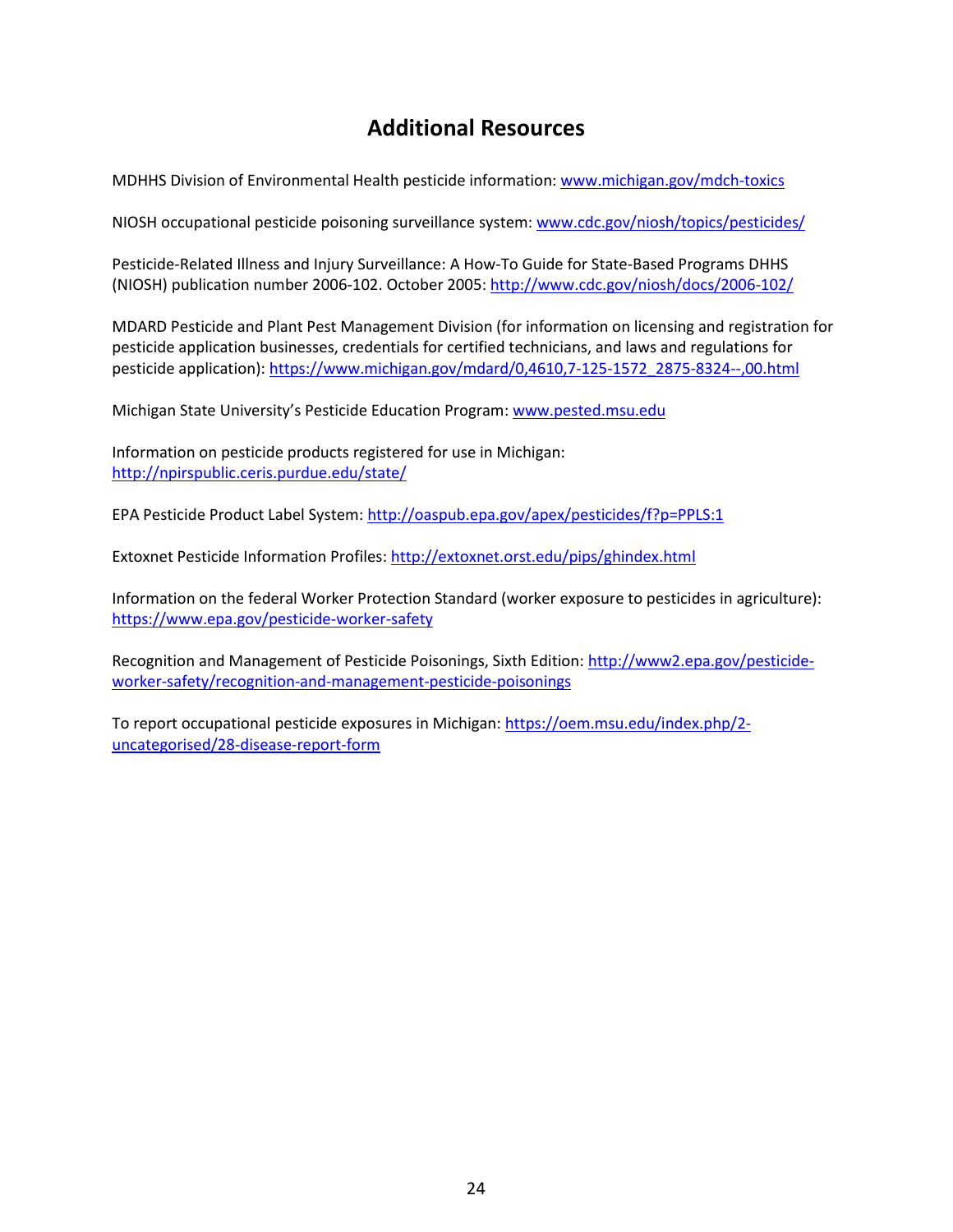# **Appendix I**

# <span id="page-24-0"></span>**Case Definition for Acute Pesticide-Related Illness and Injury Cases Reportable to the National Public Health Surveillance System**

# *Clinical Description*

This surveillance case definition refers to any acute adverse health effect resulting from exposure to a pesticide product (defined under the Federal Insecticide Fungicide and Rodenticide Act [FIFRA]1) including health effects due to an unpleasant odor, injury from explosion of a product, inhalation of smoke from a burning product, and allergic reaction. Because public health agencies seek to limit all adverse effects from regulated pesticides, notification is needed even when the responsible ingredient is not the active ingredient.

A case is characterized by an acute onset of symptoms that are dependent on the formulation of the pesticide product and involve one or more of the following:

- Systemic signs or symptoms (including respiratory, gastrointestinal, allergic and neurological signs/symptoms)
- Dermatologic lesions
- Ocular lesions

This case definition and classification system is designed to be flexible permitting classification of pesticide-related illnesses from all classes of pesticides. Consensus case definitions for specific classes of chemicals may be developed in the future.

A case will be classified as occupational if exposure occurs while at work (this includes working for compensation; working in a family business, including a family farm; working for pay at home; and, working as a volunteer Emergency Medical Technician (EMT), firefighter, or law enforcement officer). All other cases will be classified as non-occupational. All cases involving suicide or attempted suicide will be classified as non-occupational.

A case is reportable to the national surveillance system when there is (see the Classification Criteria section for a more detailed description of these criteria):

- Documentation of new adverse health effects that are temporally-related to a documented pesticide exposure; AND
- Consistent evidence of a causal relationship between pesticide and the health effects based on known toxicology of the pesticide from commonly available toxicology texts, government publication, information supplied by the manufacturer, or two or more case series or positive epidemiologic investigations, OR
- Insufficient toxicologic information available to determine whether a causal relationship exists between the pesticide exposure and the health effects

# *Laboratory criteria for diagnosis*

If available, the following laboratory data can confirm exposure to a pesticide: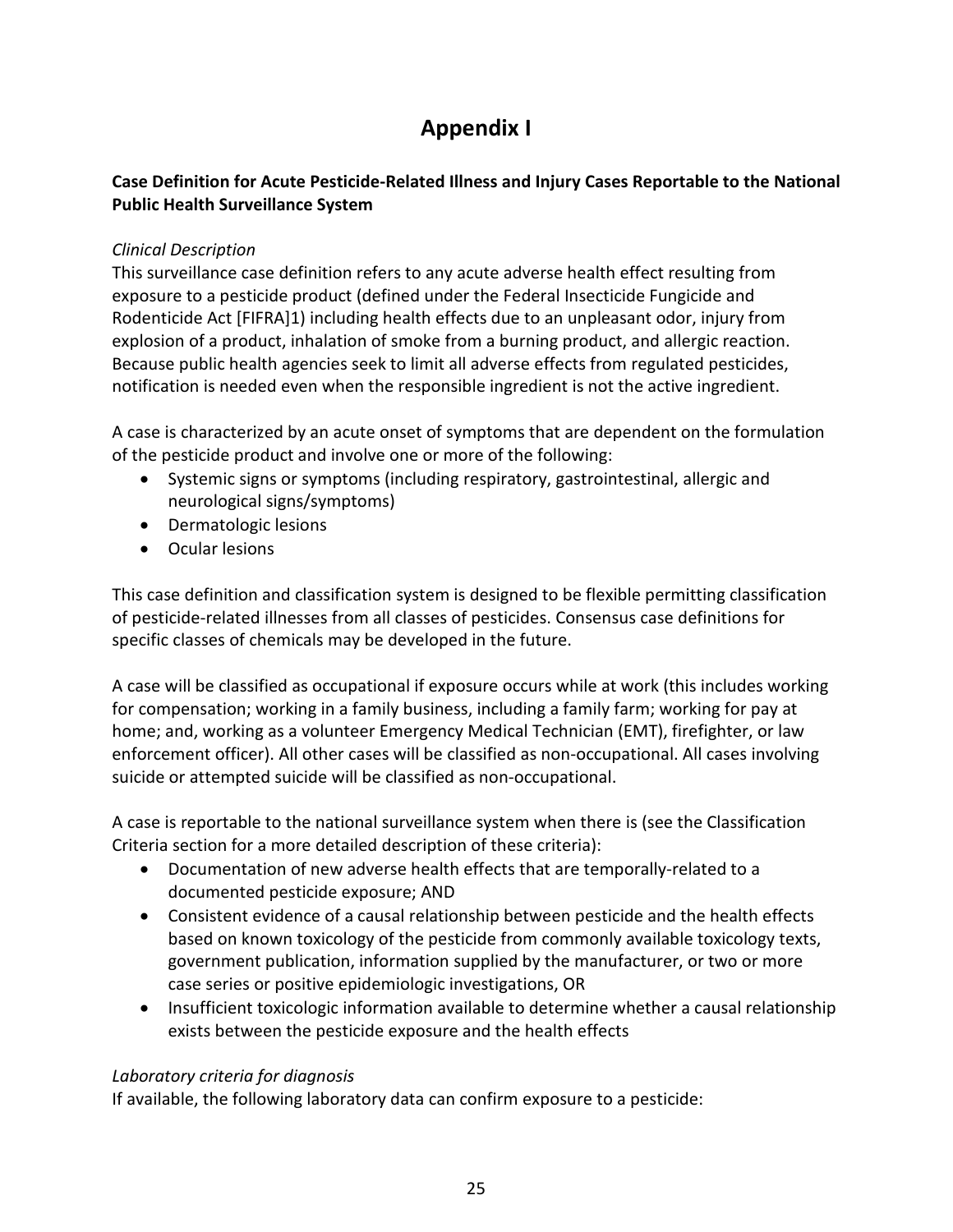- Biological tests for the presence of, or toxic response to, the pesticide and/or its metabolite (in blood, urine, etc.);
	- o Measurement of the pesticide and/or its metabolite(s) in the biological specimen
	- o Measurement of a biochemical response to the pesticide in a biological specimen (e.g., cholinesterase levels)
- Environmental tests for the pesticide (e.g., foliage residue, analysis of suspect liquid);
- Pesticide detection on clothing or equipment used by the case subject.

# *Classification Criteria*

Reports received and investigated by state programs are scored on the three criteria provided below (criteria A, B and C). Scores are either 1, 2, 3, or 4, and are assigned based on all available evidence. The classification matrix follows the criteria section (Table 1). The matrix provides the case classification categories and the criteria scores needed to place the case into a specific category. Definite, probable, possible and suspicious cases (see the classification matrix) are reportable to the national surveillance system. Additional classification categories are provided for states that choose to track reports that do not fit the criteria for national reporting. Appendix 2 of "Pesticide-Related Illness and Injury Surveillance: A How-To Guide for State-Based Programs" lists the characteristic signs and symptoms for several pesticide active ingredients and classes of pesticides.

# A) *Documentation of Pesticide Exposure*

- 1) Laboratory, clinical or environmental evidence corroborate exposure (at least one of the following must be satisfied to receive a score of A1):
	- a) analytical results from foliage residue, clothing residue, air, soil, water or biologic samples;
	- b) observation of residue and/or contamination (including damage to plant material from herbicides) by a trained professional [Note: a trained professional may be a plant pathologist, agricultural inspector, agricultural extension agent, industrial hygienist or any other licensed or academically trained specialist with expertise in plant pathology and/or environmental effects of pesticides. A licensed pesticide applicator not directly involved with the application may also be considered a trained professional.];
	- c) biologic evidence of exposure (e.g., response to administration of an antidote such as 2-PAM, Vitamin K1, Vitamin E oil preparation, or repeated doses of atropine);
	- d) documentation by a licensed health care professional of a characteristic eye injury or dermatologic effects at the site of direct exposure to a pesticide product known to produce such effects (these findings must be sufficient to satisfy criteria B.1 under documentation of adverse health effect);
	- e) clinical description by a licensed health care professional of two or more postexposure health effects (at least one of which is a sign) characteristic for the pesticide as provided in Appendix 2.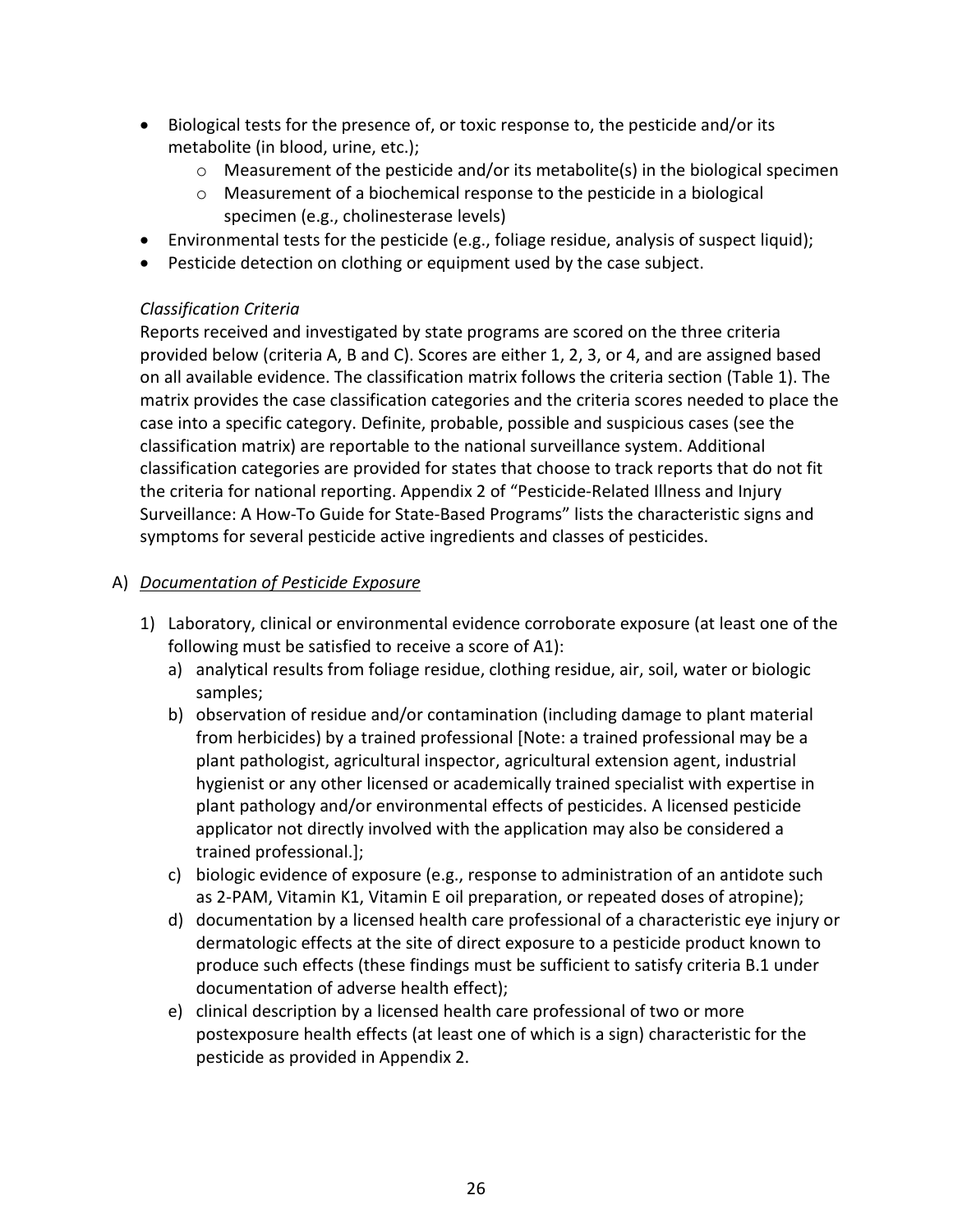- 2) Evidence of exposure based solely upon written or verbal report (at least one of the following must be satisfied to receive a score of A2"):
	- a) report by case;
	- b) report by witness;
	- c) written records of application;
	- d) observation of residue and/or contamination (including damage to plant material from herbicides) by other than a trained professional;
	- e) other evidence suggesting that an exposure occurred.
- 3) Strong evidence that no pesticide exposure occurred.
- 4) Insufficient data.
- *B) Documentation of Adverse Health Effect*
	- 1) Two or more new post-exposure abnormal signs and/or test/laboratory findings reported by a licensed health care professional.
	- 2) At least one of the following must be satisfied to receive a score of B2:
		- a) Two or more new post-exposure abnormal symptoms were reported. When new post-exposure signs and test/laboratory findings are insufficient to satisfy a B1 score, they can be used in lieu of symptoms toward satisfying a B2 score.
		- b) Any new illness or exacerbation of pre-existing illness diagnosed by a licensed physician, but information on signs, symptoms and/or test findings are not available or insufficient for a B1 or B2a score.
	- 3) No new post-exposure abnormal signs, symptoms, or test/laboratory findings were reported.
	- 4) Insufficient data (includes having only one new post-exposure abnormal sign, symptom, or test/laboratory finding).
- *C) Evidence Supporting a Causal Relationship Between Pesticide Exposure and Health Effects*
	- 1) Where the findings documented under the Health Effects criteria (criteria B) are:
		- a) characteristic for the pesticide as provided in Appendix 2, and the temporal relationship between exposure and health effects is plausible (the pesticide refers to the one classified under criteria A), and/or;
		- b) consistent with an exposure-health effect relationship based upon the known toxicology (i.e., exposure dose, symptoms and temporal relationship) of the putative agent (i.e., the agent classified under criteria A) from commonly available toxicology texts, government publications, information supplied by the manufacturer, or two or more case series or positive epidemiologic studies published in the peer-reviewed literature;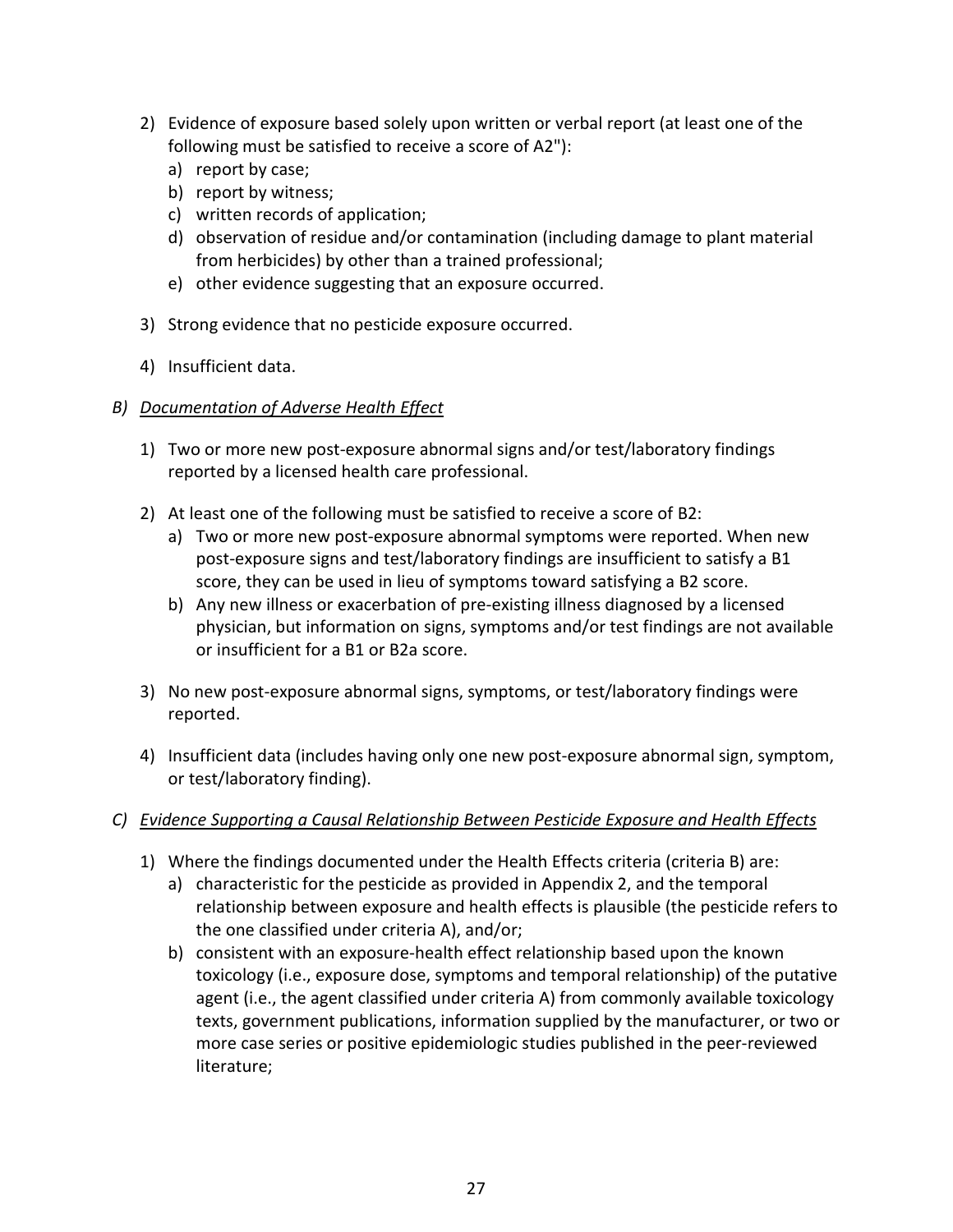- 2) Evidence of exposure-health effect relationship is not present. This may be because the exposure dose was insufficient to produce the observed health effects. Alternatively, a temporal relationship does not exist (i.e., health effects preceded the exposure or occurred too long after exposure). Finally, it may be because the constellation of health effects is not consistent based upon the known toxicology of the putative agent from information in 25 commonly available toxicology texts, government publications, information supplied by the manufacturer, or the peer-reviewed literature;
- 3) Definite evidence of non-pesticide causal agent;
- 4) Insufficient toxicologic information is available to determine causal relationship between exposure and health effects. (This includes circumstances where minimal human health effects data is available, or where there are less than two published case series or positive epidemiologic studies linking health effects to the particular pesticide product/ingredient or class of pesticides.)

| Classification Categories <sup>1</sup> |          |          |  |          |            |          |              |   |                           |                        |  |
|----------------------------------------|----------|----------|--|----------|------------|----------|--------------|---|---------------------------|------------------------|--|
| Classification                         | Definite | Probable |  | Possible | Suspicious | Unlikelv | Insufficient |   | Asymptomatic <sup>2</sup> | Unrelated <sup>3</sup> |  |
| Criteria                               | Case     | Case     |  | Case     | Case       | Case     | Information  |   |                           |                        |  |
| A. Exposure                            |          |          |  |          | 1 or 2     | 1 or 2   | 4            | - |                           |                        |  |
| B. Health                              |          |          |  |          | 1 or 2     | 1 or 2   |              | 4 |                           | -                      |  |
| Effects                                |          |          |  |          |            |          |              |   |                           |                        |  |
| C. Causal                              |          |          |  |          | 4          |          |              |   |                           |                        |  |
| Relationship                           |          |          |  |          |            |          | -            |   |                           | -                      |  |

#### *Case Classification Matrix:*

 $\frac{1}{1}$  Only reports meeting case classifications of Definite, Probable, Possible and Suspicious are reportable to the National Public Health Surveillance system. Additional classification categories are provided for states that choose to track the reports that do not fit the national reporting criteria.

 $<sup>2</sup>$  The matrix does not indicate whether asymptomatic individuals were exposed to pesticides although some</sup> states may choose to track the level of evidence of exposure for asymptomatic individuals.

 $3$  Unrelated = Illness determined to be caused by a condition other than pesticide exposure, as indicated by a >3' in the evidence of >Exposure= or >Causal Relationship= classification criteria.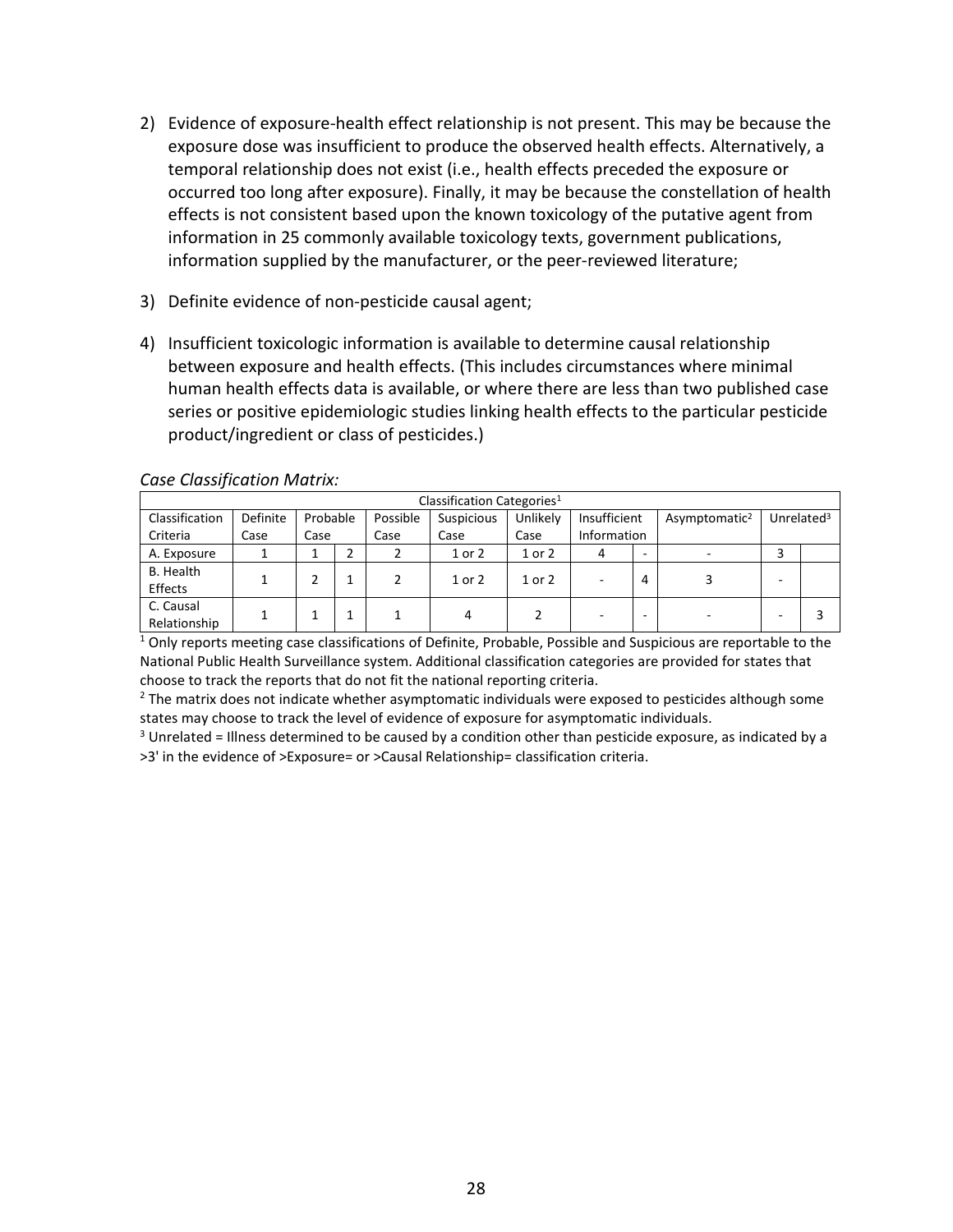# **Appendix II**

## <span id="page-28-0"></span>**Case Narratives, 2021 Confirmed Occupational Cases**

Below are descriptions of the confirmed occupational cases reported in 2021. The narratives are organized by pesticide type and occupation. They include a description of the signs and symptoms that resulted from the exposure and medical care received. Where known, age range, gender, industry, and occupation are included. In addition, more specific information about the product such as the signal word for acute toxicity assigned by the EPA is provided when known. The signal word is assigned based on the highest hazard of all possible routes of exposure. "Caution" means the product is slightly toxic if eaten, absorbed through the skin, or can cause slight eye or skin irritation. "Warning" means the product is moderately toxic if eaten, absorbed through the skin, or can cause moderate eye or skin irritation. "Danger" means the product is highly toxic, is corrosive, or causes severe burning to the eye or skin that can result in irreversible damage.

# *Insecticides/Insect Repellents/Insect Growth Regulators*

#### *Agriculture*

 $M105640 - A$  male farmer in his 50's sprayed his field with an insecticide. When he was rinsing the empty jug on his pesticide applicator rig, the insecticide splashed in his eyes. His eyes became red and irritated. He was not wearing any PPE. He sought medical attention from a doctor's office who called poison control.

MI05693 – A male in his 30s was working at a marijuana processing facility when he experienced a new onset seizure. He works with bifenthrin at the facility and has been "exposed", but "not often". He experienced a seizure at work and sought medical attention in the emergency department where they consulted poison control.

MI05700 – A male agronomist in his 40s was working at a potato farm when he stepped in a puddle weeks after an insecticide was applied to the field by a coworker. His right foot began to burn and developed blisters. Both feet developed redness. Two days after the exposure he sought medical attention at a doctor's office where they consulted with poison control.

 $M105711 - A$  male in his 30s was working for a marijuana grow manufacturing company when he filled a bucket with an insecticide. When he put the bucket down, the insecticide sloshed into his face. He developed ocular redness and blurry vision. He sought medical attention in the emergency department where they contacted poison control.

#### *Landscaping*

 $M105621 - A$  male in his 20s was working for a landscaping company and using an insecticide when he got it on his skin and in his eye. He developed irritated skin and a superficial corneal abrasion and went to urgent care where they called poison control.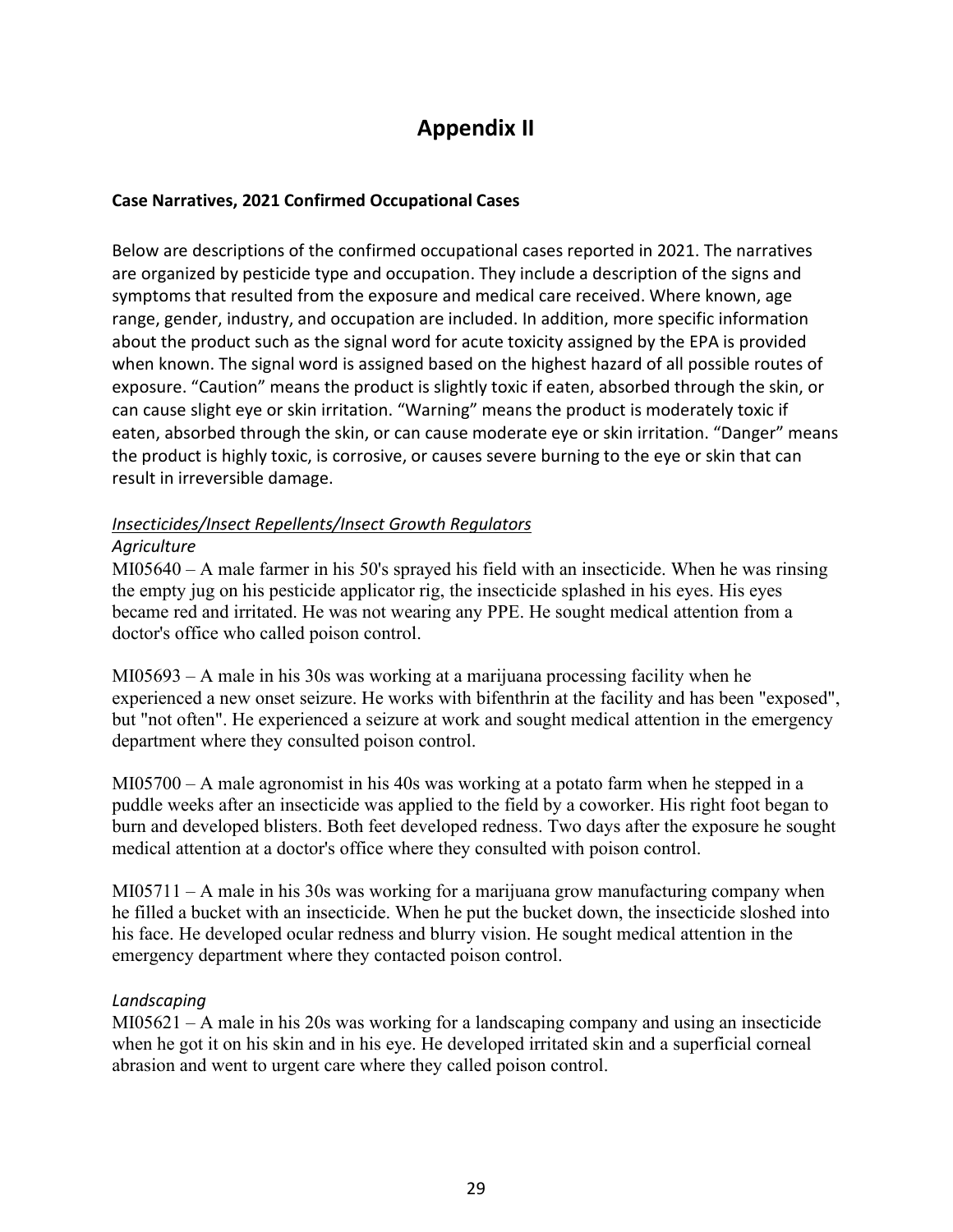## *Pest Control*

MI05590 – A male in his 40s was working as a pest control operator for an exterminating service. He was new to the job and found an insecticide in his work truck. He believed a coworker was trying to intentionally harm him. He developed light headedness, a cough, and throat irritation. He called poison control.

#### *Miscellaneous/unknown*

MI05512 – A female in her 20s was working as a manager at a truck and storage unit rental service. She was mixing an insecticide to spray in the storage units and got it on her hands. She touched her face and developed skin irritation. She went to the emergency department where they consulted with poison control.

MI05642 – A male in his 20's who worked for a gutter install company sprayed an insecticide to remove wasps from the gutter area of the house. The insecticide was sprayed into his face, which became painful. He developed a burning sensation and visual disturbances. He called poison control, who encouraged him to seek medical attention in the emergency department. He did not go to the emergency department.

MI05658 – A female in her 20s was dermally exposed to pyrethrin at work. There is no information as to what she was doing when exposed, where she works, or what her duties were at work. She developed a small blister where she was exposed and sought advice from poison control.

MI05688 – A male firefighter in his 20s returned to the station from a call to a house that was infested with bed bugs. He thought he had bugs on his pants from the house and sprayed his clothing with an insecticide. He thought he was developing redness on his skin and sought advice from poison control. The redness cleared and he had no other symptoms.

MI05692 – A self-employed female home care aide in her 60s sprayed an outdoor insecticide inside a client's house. She developed a cough, chest tightness, and throat irritation. She sought medical attention in the emergency department where they consulted poison control.

MI05699 – A male in his 50s was pump spraying an insecticide at work when the insecticide was sprayed into his face and mouth. He developed nausea, emesis, and difficulty breathing. Two days after the exposure he sought medical attention in the emergency department who consulted with poison control.

 $M105710 - A$  female in her 50s was exposed to an insecticide intermittently over 3 months while at her workplace. She developed bronchitis and pneumonia with recurrent symptoms. She sought advice from poison control.

#### *Herbicides*

#### *Agriculture*

MI05587 – A male in his 30s was spraying an herbicide on apples while working on a farm. He developed shortness of breath and nausea and went to the emergency department. He was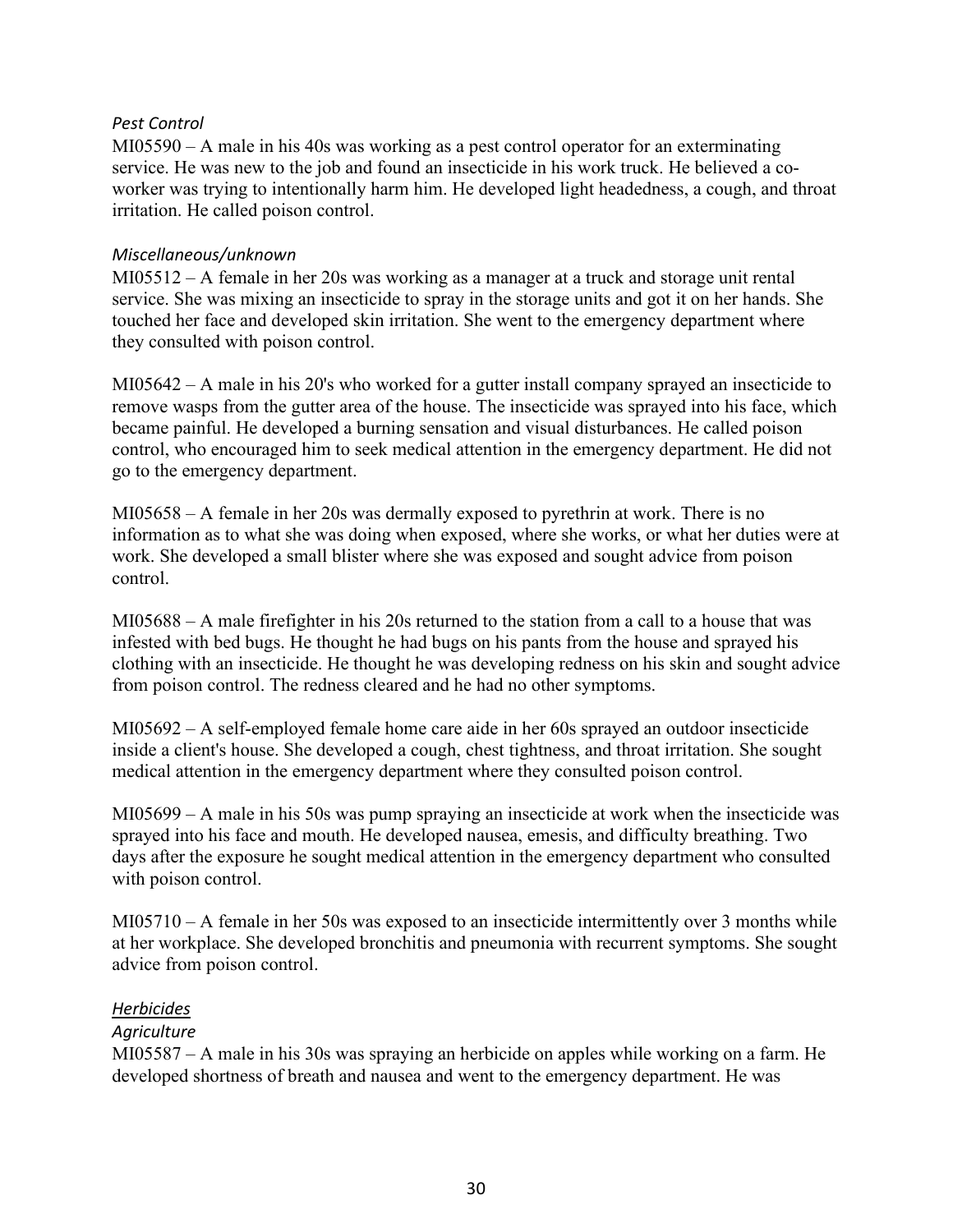diagnosed as having acute chemical pneumonitis. He was prescribed a bronchodilator and an oral steroid.

MI05605 – A male in his 40s was working maintenance at a marijuana manufacturer. He was grinding the trash which contained used jugs of herbicide and inhaled the fumes. He developed a cough and shortness of breath and went to the emergency department. They now are required to wear respirators when grinding the trash.

### *Landscaping*

MI05617 – A male in his 40s was working as a landscaper when he was using an herbicide with phosphoric acid. It splashed on his face. He developed a small burn on his chin and called poison control.

MI05631 – A male in his 60's, who owned a landscaping company was downwind from an application of an herbicide containing Glyphosate. The applicator was adjacent to the house where he was landscaping. He had dermal and inhalation exposure. He developed throat irritation and called poison control.

MI05651 – A male in his 30s worked for a landscaping company when he opened an herbicide container and the herbicide sprayed into his face. He developed nausea and vomiting and sought care in the emergency department who then consulted with poison control.

MI05660 – A male in his 30s was applying herbicides to a lawn while at work and began to develop chest pain, abdominal pain, light headedness, nausea, vomiting, diaphoresis, shortness of breath, and tingling in his hands. He sought medical attention from EMS who transferred him to the emergency department.

#### *Miscellaneous/unknown*

MI05607 – A male in his 20s was working as a ground sprayer and was spraying an herbicide. He developed a headache and called poison control.

# *Disinfectants*

# *Agriculture*

MI05491 – A male in his 60s was working as a maintenance engineer at an apple orchard. He was cleaning the dunk tanks that process the apples. The dunk tanks have an automatic disinfectant release that wasn't working properly. He inhaled the fumes from the disinfectant and developed shortness of breath and a cough. He went to the emergency department and was diagnosed as having a chemical inhalation injury.

#### *Cleaner/housekeeper/janitor/custodian*

MI05589 – A male in his 40s was working as a commercial cleaner in construction. To clean mold, he used a disinfectant in an enclosed space while wearing a respirator. He developed shortness of breath, a cough, and wheezing. He went to the emergency department and was admitted to the hospital for three nights.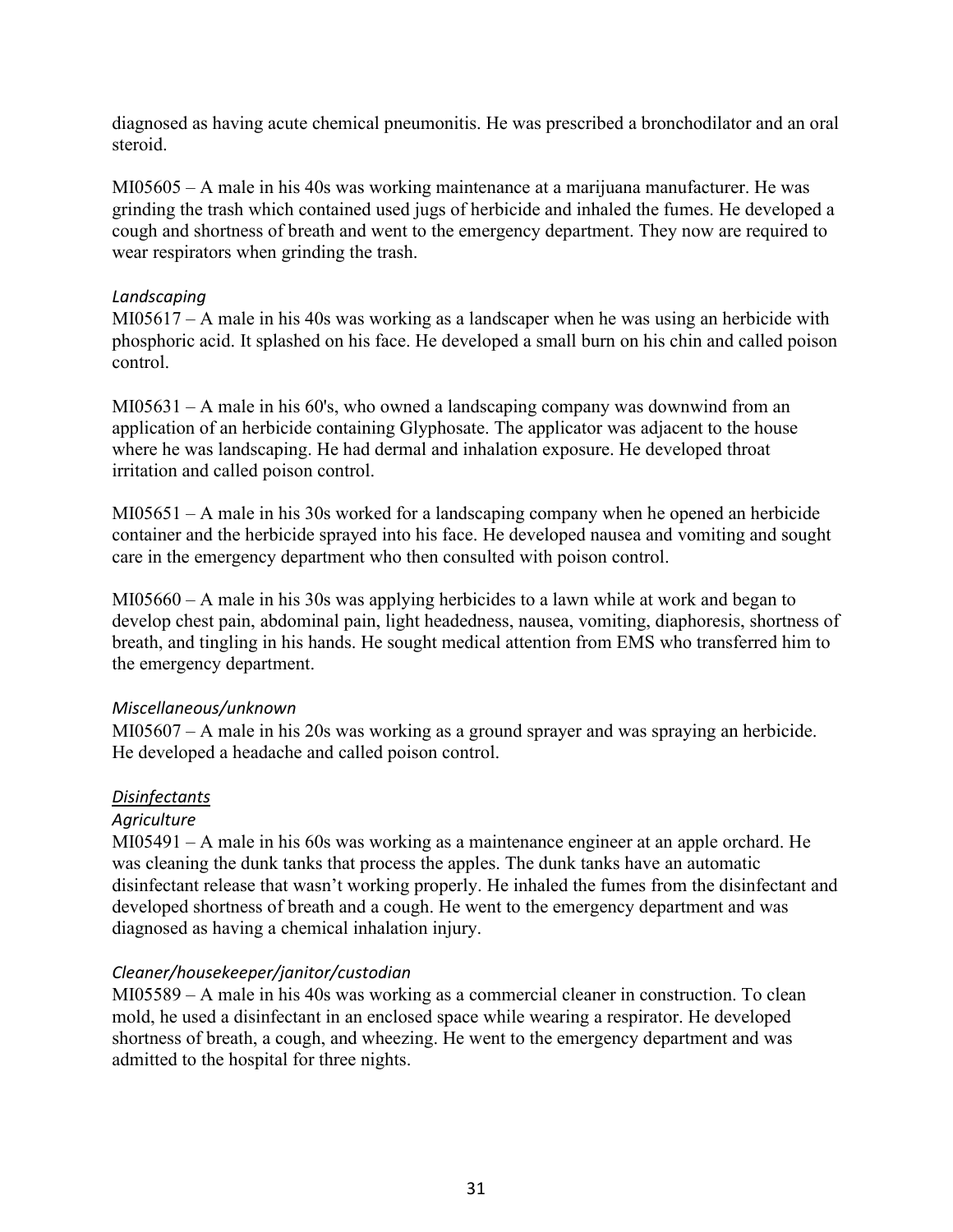MI05593 – A female in her 50s was working as a cleaner and was cleaning a basement with a disinfectant. She developed shortness of breath, a cough, and upper respiratory irritation and went to the emergency department. She was diagnosed as having chemical pneumonitis.

MI05667 – A female in her 50s was working for a cleaning company when she ingested a mouthful of a mixture of three different disinfectants used for COVID-19 cleaning. The disinfectants were in a juice bottle kept in the refrigerator. To rinse her mouth, she drank from a second bottle, and swallowed a mouthful of hydrogen peroxide. She developed tachycardia, redness on the roof of her mouth, burning in her chest, and emesis. She sought care in the emergency department who consulted with poison control.

MI05685 – A female in her 20s was working for a cleaning company when she was exposed to undiluted disinfectants. She did not know the chemicals were not diluted because they were stored in a wall pump. She developed shortness of breath, chest tightness, wheezing, and a cough. She sought medical attention in the emergency department.

MI05705 – A female in her 60s was working for a commercial cleaning company when she was exposed to a disinfectant used in a fogger. The fogger was used in areas where workers who were found positive for COVID-19 may have been. Her first exposure was in April 2020. She was exposed daily and a year and a half later she developed fatigue, a cough, shortness of breath, and chest tightness. She sought medical attention in the emergency department. She continues to be on sick leave. This case was referred to MDARD.

MI05709 – A male in his 20s was working in housekeeping for a hotel when he mixed a chlorine-based laundry detergent with bleach. He developed a shortness of breath and a cough. EMS treated him on site.

#### *Healthcare*

MI05588 – A female in her 50s was working in a nursing home when someone sprayed a disinfectant. She developed shortness of breath and chest pain and went to the emergency department. She was diagnosed as having an allergic reaction secondary to inhaled cleaning agent. She was prescribed an oral steroid.

MI05609 – A female in her 50s was working in a hospital and using a disinfectant cleaner. The cleaner splashed in her eye, and she developed a corneal abrasion and eye irritation. A doctor at the hospital called poison control.

MI05641 – A male in his 30's was working as an environmental service worker at a hospital. After he cleaned an operating room, he moved an empty box of disinfectant and did not realize residue of the chemical was on the box. His hands developed an itching and burning sensation, dryness, and turned white in color. He sought medical attention in the occupational health department in the hospital where he worked and occupational health consulted poison control.

MI05662 – A female in her 30s was working at a group home when a coworker mixed bleach and chlorine. She and another coworker breathed the fumes, and she developed a cough and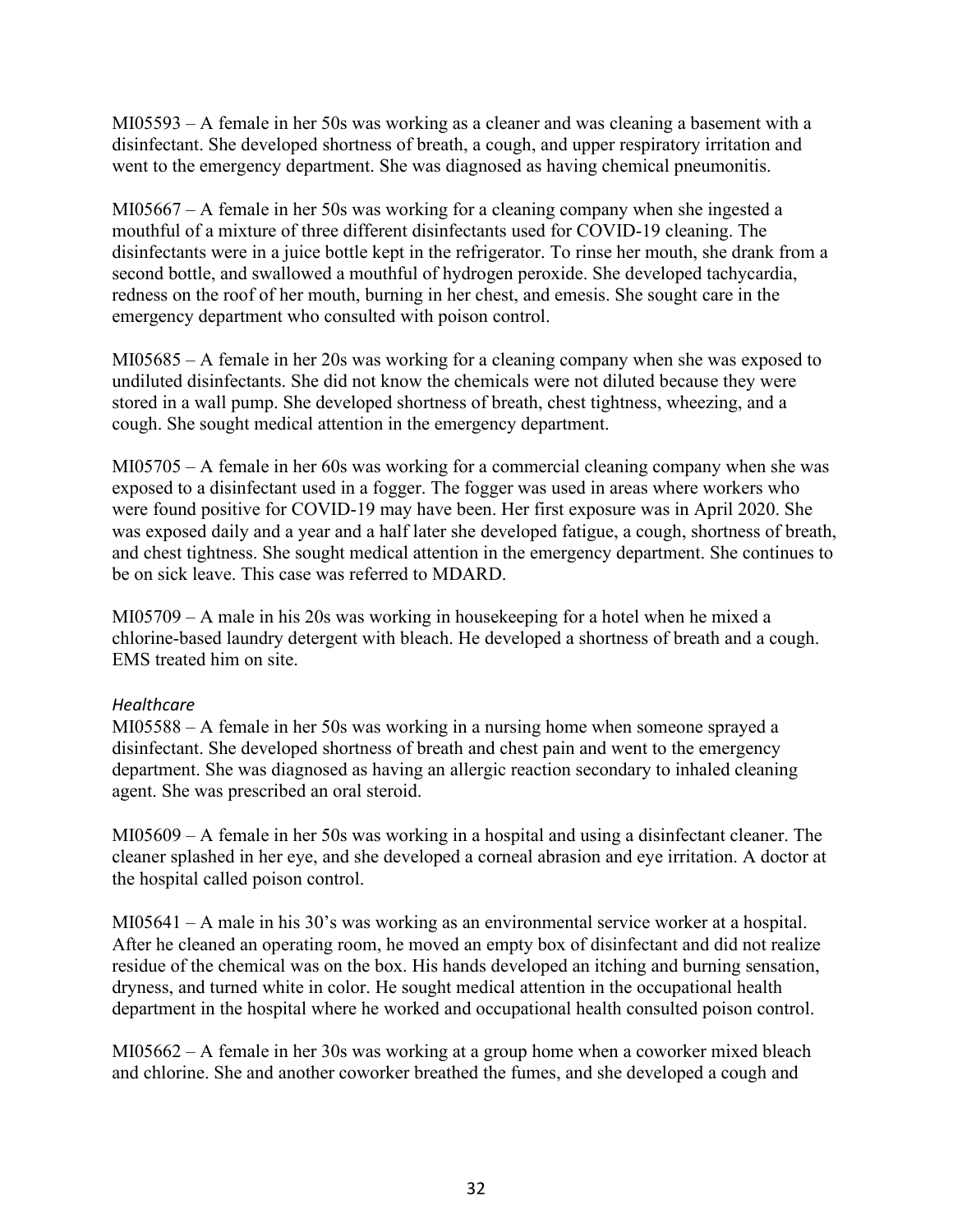difficulty breathing. She sought advice from poison control who recommended evaluation in the emergency department, where she was subsequently treated.

MI05676 – A female in her 60s was working as a receptionist for a hospital when the janitor started the disinfectant fogger not knowing she was still in the building. She developed shortness of breath and a dry cough. About a month later, someone sprayed disinfectant odor neutralizer spray and she again developed shortness of breath and a dry cough. She sought medical attention in the emergency department of the hospital where she worked.

MI05696 – A female in her 50s was working in a senior living facility when she entered a patient's room that had just been cleaned with bleach. The initial, unconfirmed, suspicion was that bleach was in the toilet with urine present. She inhaled fumes and experienced an episode of syncope. She was transferred via EMS from work to the emergency department.

MI05698 – A female in her 20s was cleaning at work in a group living facility when she was exposed to fumes from a mixture of bleach and toilet bowl cleaner. She was exposed for about 30 minutes and developed a cough, shortness of breath, and nausea. She sought medical attention in the emergency department.

MI05704 – A female in her teens was working as a patient care technician for a dialysis clinic when she was mopping a biohazard room with diluted bleach. She began experiencing dizziness, nauseousness, chest pain, and difficulty breathing. She sought medical attention in the emergency department.

# *Office and sales*

MI05606 – A female in her 60s was working as a business manager in a church. The church hired a cleaning company to clean due to COVID-19. They used a disinfectant which she inhaled. She developed a cough, chest tightness, and shortness of breath and went to the emergency department. She was diagnosed as having chemical pneumonia. The cleaning company now uses a different disinfectant.

MI05611 – A female in her 30s was working at a hair salon and was cleaning. She mixed two incompatible disinfectants, producing chloramine gas. She developed a cough and throat irritation. She went to the emergency department.

MI05618 – A female in her 20s was working at a marijuana dispensary and was cleaning with a rubbing alcohol-based disinfectant. She inhaled the fumes and developed throat irritation and shortness of breath and called poison control. She also recently had COVID-19 and has had ongoing breathing issues.

MI05619 – A female in her 20s was cleaning at work and mixed water and a bleach-based disinfectant in a bucket. Bleach splashed in her eye, and she developed eye irritation and a corneal abrasion. She went to the emergency department where they called poison control.

MI05674 – A female in her 30s was working as an administrator at a seasonal campground when she was in the shower and a janitor came into the bathroom to clean and mixed bleach and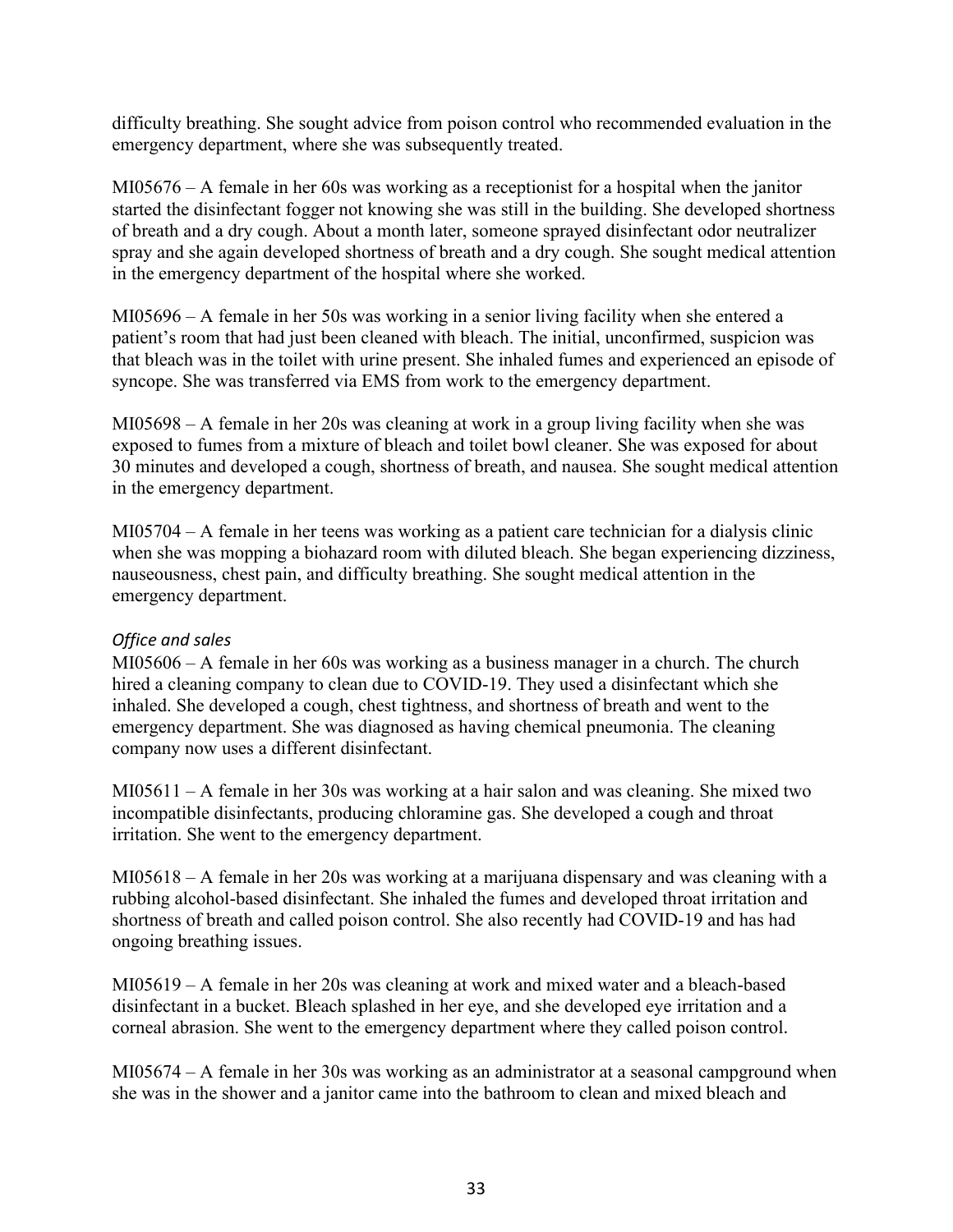ammonia. She developed a cough, chest tightness, shortness of breath, and a burning sensation in her eyes. EMS was called and transferred her to the emergency department where poison control was consulted.

### *Miscellaneous/unknown*

MI05585 – A female in her 30s was doing routine work when she was exposed to a bleach and water disinfectant mixture. She developed a cough, shortness of breath, nausea, and vomiting. She went to the emergency department where they consulted with poison control. She was diagnosed as having an inhalation injury.

MI05586 – A male in his 60s was using a disinfectant at work when it got on his hands. He developed burns and blisters. He went to the emergency department where they consulted with poison control.

MI05591 – A male in his 50s was doing routine work when a water line broke and splashed him in the face and under his safety glasses. The water in the pipe had a disinfectant mixed with the water. He developed redness on his right side of his face and right eye. He called poison control.

MI05592 – A male in his 40s was working in a warehouse when he spilled a disinfectant on his leg. He did not decontaminate after this exposure and kept working. He later developed a burning sensation and itching and went to the emergency department.

MI05610 – A female in her 20s was at work using a disinfectant cleaner. She sprayed the disinfectant on the air conditioner and inhaled the fumes. She developed a cough and went to the emergency department where they consulted with poison control.

MI05612 – A male in his 40s was working in a jail when he was exposed to the fumes of a chemical disinfectant. He developed shortness of breath, a cough, a headache, lung irritation, and eye irritation. He went to the emergency department.

MI05616 – A female in her 40s was using disinfectants at work when she mixed bleach and an ammonia-based toilet bowl cleaner, producing chlorine gas. She developed a cough and her husband called poison control. She has a history of asthma and COPD.

MI05632 – A male maintenance worker in his 30's was working for a school district. He picked up the wrong bottle and swallowed a small amount of disinfectant cleaner. He developed minor throat irritation and called poison control.

MI05633 – A female in her 20's was cleaning at work with four different disinfectants including bleach-based, alcohol-based, and ammonium chloride-based disinfectants. She did not mix chemicals but used them separately. She was not wearing gloves and was exposed dermally while using the disinfectants. She developed stinging and burning to her fingers and some of the skin sloughed off. She sought medical attention in the ED and the ED called poison control.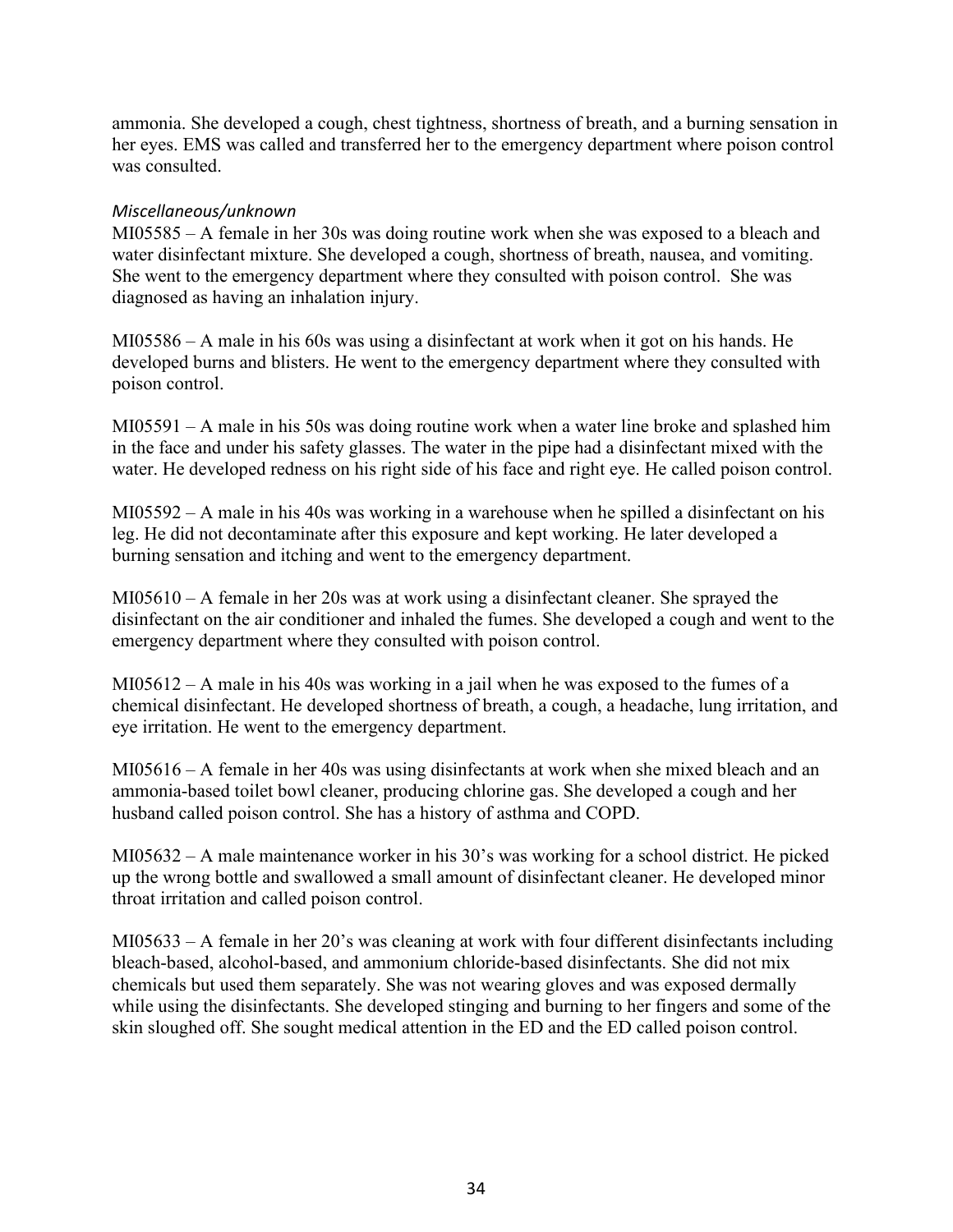MI05661 – A female in her 20s mixed water and bleach for cleaning at work and inhaled the fumes. She began coughing and had an episode of emesis. She sought medical attention in the emergency department at the requirement of her employer.

MI05668 – A female in her 50s was working for a power plant when she was using bleach mixed with water to clean surfaces. She inhaled fumes from the bleach water mixture and began feeling lightheaded and lost peripheral vision. EMS transported her from work to the emergency department where she sought medical attention.

MI05669 – A male in his 40s was getting floor cleaning chemicals from the supply closet of a steel manufacturer where he worked. He bumped a shelf and chemicals fell into a bucket, mixing toilet bowl cleaner, bleach, and an ammonium chloride-based disinfectant. He inhaled fumes of this mixture and developed difficulty breathing. EMS treated him on site, but he refused further treatment and was released against medical advice.

MI05675 – A male in his 20s was working in the construction and landscaping industry cleaning a fence. He thought he had rinsed all the bleach out of a bucket and used the same bucket to hold muriatic acid. He developed wheezing, a cough, shortness of breath, and began feeling lightheaded. He sought medical attention in the emergency department who consulted poison control.

MI05684 – A female in her 20s was using disinfectants while working for a car detailing company. She developed a cough and shortness of breath. She was not wearing any PPE. She sought medical attention in the emergency department.

MI05686 – A male in his 50s was working on a freighter when he was exposed to the fumes of a mix of bleach and delimer. He developed shortness of breath, wheezing, a cough, chest tightness, and began feeling dizzy. He was treated on site by EMS and sought medical attention in the emergency department.

MI05691 – A female in her 40s mistakenly took two sips of a bathroom disinfectant cleaner while at work. The cleaner was stored in a water bottle by a coworker. She had a self-induced episode of emesis and developed throat pain and chest pain. She sought medical attention in the emergency department where they consulted poison control.

MI05697 – A female in her 40s was exposed to bleach fumes while cleaning for over two hours. She took multiple breaks and had the windows open and used fans. She developed itchy and irritated eyes, a scratchy throat, and shortness of breath. She sought medical attention in the emergency department.

MI05712 – A male in his 30s was working for a plastics manufacturing company and was splashed on his arms and boots while pouring a disinfectant into large vats. When he was removing his boots later that day, his left leg and foot were red, and he had a rash. The next morning his leg and foot developed blisters and began itching. He sought medical attention in the emergency department.